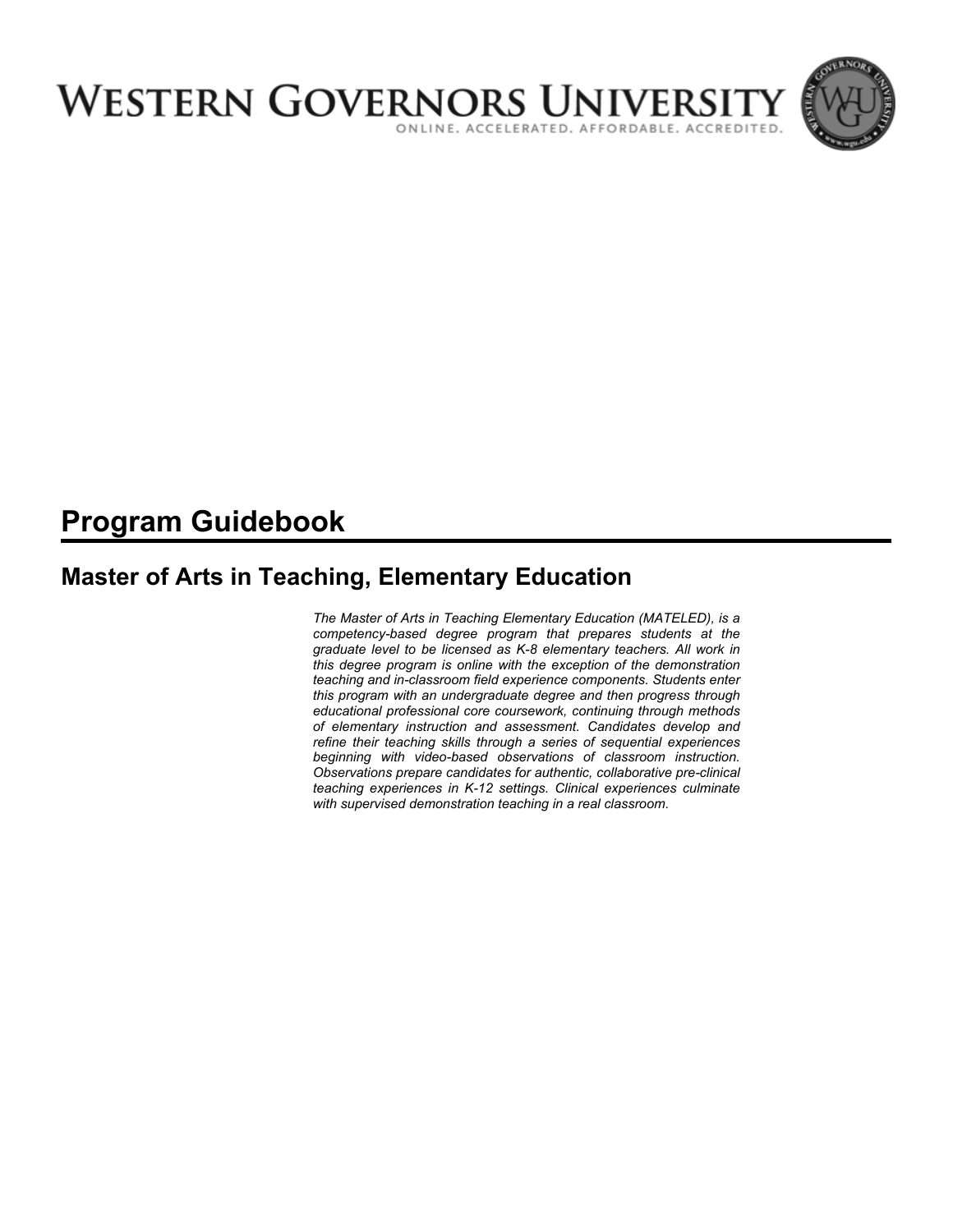# **Understanding the Competency-Based Approach**

Practically speaking, how do competency-based programs like those offered at Western Governors University (WGU) work? Unlike traditional universities, WGU does not award degrees based on completion of a certain number of credit hours or a certain set of required courses. Instead, you will earn your degree by demonstrating your skills, knowledge, and understanding of important concepts.

Progress through a degree program is governed not by the amount of time you spend in class but by your ability to demonstrate mastery of competencies as you complete required courses. Of course, you will need to engage in learning experiences as you review competencies or develop knowledge and skills in areas in which you may be weak. To help you acquire the knowledge and skills you need to complete your courses and program, WGU provides a rich array of learning resources. Your program mentor will work closely with you to help you understand the competencies required for your program and to help you create a schedule for completing your courses. You will also work closely with course instructors as you engage in each of your courses. As subject matter experts, course instructors will guide you through the content you must master to pass the course assessments.

The benefit of this competency-based system is that enables students who are knowledgeable about a particular subject to make accelerated progress toward completing a degree, even if they lack college experience. You may have gained skills and knowledge of a subject while on the job, accumulated wisdom through years of life experience, or already taken a course on a particular subject. WGU will award your degree based on the skills and knowledge that you possess and can demonstrate—not the number of credits hours on your transcript.

# **Accreditation**

Western Governors University is the only university in the history of American higher education to have earned accreditation from four regional accrediting commissions. WGU's accreditation was awarded by (1) the Northwest Commission on Colleges and Universities, (2) the Higher Learning Commission of the North Central Association of Colleges and Schools, (3) the Accrediting Commission for Community and Junior Colleges of the Western Association of Schools and Colleges, and (4) the Accrediting Commission for Senior Colleges and Universities of the Western Association of Schools and Colleges. The university's accreditation status is now managed by the Northwest Commission on Colleges and Universities (NWCCU), which reaffirmed WGU's accreditation in February 2020. The WGU Teachers College is accredited at the initial-licensure level by the Council for the Accreditation of Educator Preparation (CAEP) and by the Association of Advancing Quality in Educator Preparation (AAQEP) . The nursing programs are accredited by the Commission on Collegiate Nursing Education (CCNE). The Health Information Management program is accredited by the Commission on Accreditation for Health Informatics and Information Management Education (CAHIIM). The College of Business programs are accredited by the Accreditation Council for Business Schools and Programs (ACBSP).

## **The Degree Plan**

The focus of your program is your personalized Degree Plan. The Degree Plan is a detailed blueprint of the courses you will need to complete in order to earn your degree. The Degree Plan also lays out the accompanying learning resources and assessments that compose your program. The list of courses in the Degree Plan is often referred to as the standard path. The amount of time it takes to complete your program depends on both the amount of new information you need to learn and the amount of time you plan to devote each week to study.

Students vary widely in the specific skills and information they need to learn. For example, some students may be highly knowledgeable in a particular subject matter and would not need to engage in new learning opportunities. Other students may find that portions of the program require them to learn new information and that they need to take an online class or participate in a study module to acquire the knowledge and skills needed to fulfill program competencies in that area. Some individuals may be able to devote as little as 15–20 hours per week to the program, while others may need to devote more time. For this reason,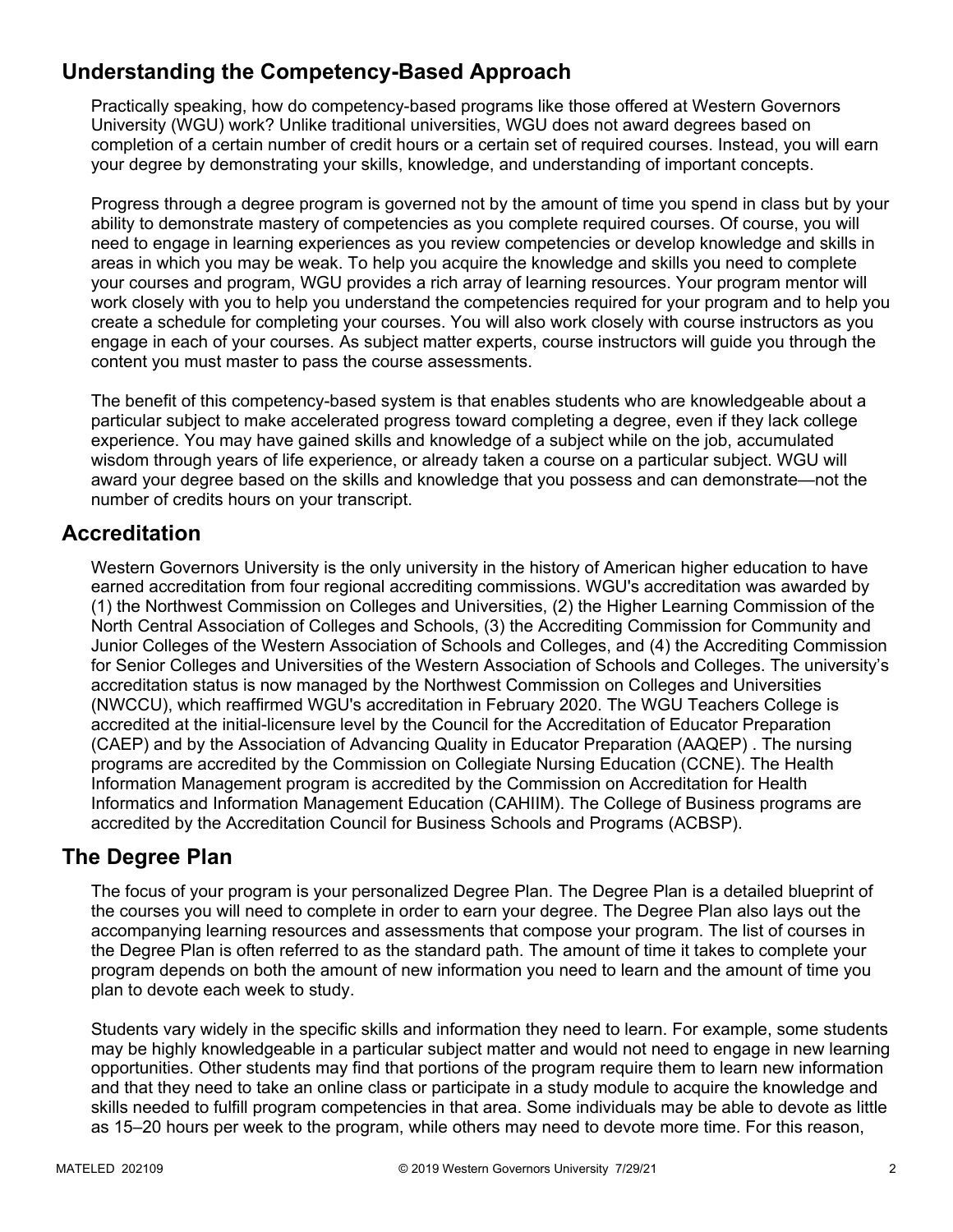pre-assessments are there to help your program mentor form a profile of your prior knowledge and create a personalized Degree Plan.

### **How You Will Interact with Faculty**

At WGU, faculty serve in specialized roles, and they will work with you individually to provide the guidance, instruction, and support you will need to succeed and graduate. As a student, it is important for you to take advantage of this support. It is key to your progress and ultimate success.

Upon your enrollment, you will be assigned a program mentor—an expert in your field of study who will provide you with regular program-level guidance and support from the day you start until the day you graduate. Your program mentor will set up regular telephone appointments (weekly at first) with you, which you will be expected to keep. The mentor will review program competencies with you and work with you to develop a plan and schedule for your coursework. Your program mentor will serve as your main point of contact throughout your program—helping you set weekly study goals, recommending specific learning materials, telling you what to expect in courses, and keeping you motivated. In addition to regular calls, your program mentor is available to help you resolve questions and concerns as they arise.

For many of the courses at WGU, you will be required to complete performance assessments. These include reports, papers, presentations, and projects that let you demonstrate your mastery of the required competencies. A separate group of faculty members, called evaluators, will review your work to determine whether it meets requirements. Evaluators are also subject matter experts in their field of evaluation. If your assessment needs further work before it "passes," these evaluators, who review your work anonymously, will provide you with instructional feedback to help you meet evaluation standards and allow you to advance.

### **Connecting with Other Mentors and Fellow Students**

As you proceed through your Degree Plan, you will have direct contact with multiple faculty members. These communications can take a variety of forms, including participation in one-on-one discussions, chats in the learning communities, and live cohort and webinar opportunities. As a WGU student, you will have access to your own personal MyWGU Student Portal, which will provide a gateway to your courses of study, learning resources, and learning communities where you will interact with faculty and other students.

The learning resources in each course are specifically designed to support you as you develop competencies in preparation for your assessments. These learning resources may include reading materials, videos, tutorials, cohort opportunities, community discussions, and live discussions that are guided by course instructors who are experts in their field. You will access your program community during your orientation course to network with peers who are enrolled in your program and to receive continued support through professional enrichment and program-specific chats, blogs, and discussions. WGU also provides Student Services associates to help you and your program mentor solve any special problems that may arise.

## **Orientation**

The WGU orientation course focuses on acquainting you with WGU's competency-based model, distance education, technology, and other resources and tools available for students. You will also utilize WGU program and course communities, participate in activities, and get to know other students at WGU. The orientation course must be completed before you can start your first term at WGU.

# **Transferability of Prior College Coursework**

Because WGU is a competency-based institution, it does not award degrees based on credits but rather on demonstration of competency. WGU undergraduate programs may accept transfer credits or apply a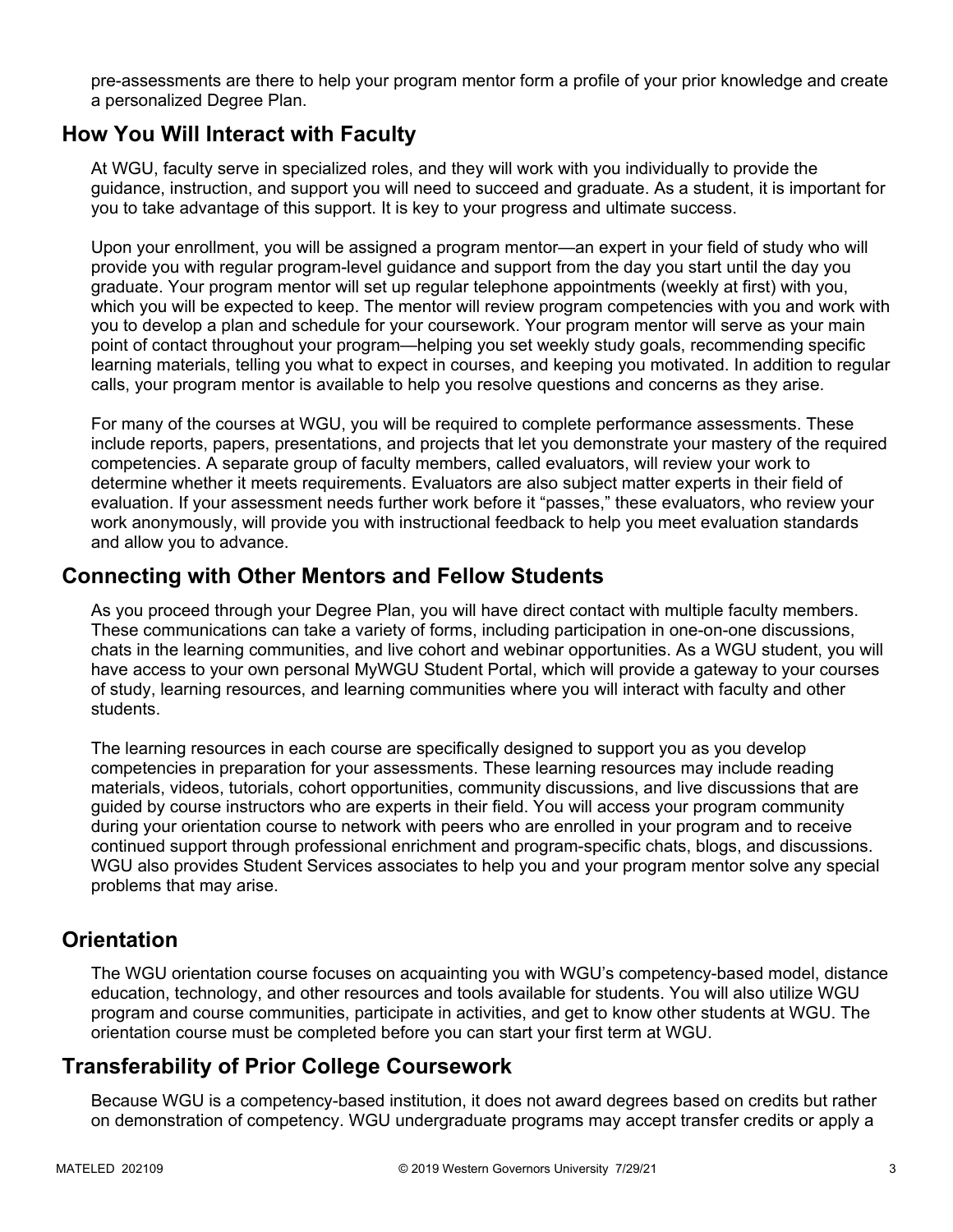'Requirement Satisfied' (RS) in some cases. Refer to your specific program transfer guidelines to determine what can be satisfied by previously earned college credits. In most cases, WGU does not accept college transfer credits at the graduate (master's) level. Students entering graduate programs must have their undergraduate degree transcripts verified before being admitted to WGU. In addition to a program's standard course path, there may be additional state-specific requirements.

#### [Click here for the Student Handbook](http://cm.wgu.edu/)

WGU does not waive any requirements based on a student's professional experience and does not perform a "résumé review" or "portfolio review" that will automatically waive any degree requirements. Degree requirements and transferability rules are subject to change in order to keep the degree content relevant and current.

Remember, WGU's competency-based approach lets you take advantage of your knowledge and skills, regardless of how you obtained them. Even when you do not directly receive credit, the knowledge you possess may help you accelerate the time it takes to complete your degree program.

### **Continuous Enrollment, On Time Progress, and Satisfactory Academic Progress**

WGU is a "continuous enrollment" institution, which means you will be automatically enrolled in each of your new terms while you are at WGU. Each term is six months long. Longer terms and continuous enrollment allow you to focus on your studies without the hassle of unnatural breaks between terms that you would experience at a more traditional university. At the end of every six-month term, you and your program mentor will review the progress you have made and revise your Degree Plan for your next sixmonth term.

WGU requires that students make measurable progress toward the completion of their degree programs every term. We call this "On-Time Progress," denoting that you are on track and making progress toward on-time graduation. As full-time students, graduate students must enroll in at least 8 competency units each term, and undergraduate students must enroll in at least 12 competency units each term. Completing at least these minimum enrollments is essential to On-Time Progress and serves as a baseline from which you may accelerate your program. We measure your progress based on the courses you are able to pass, not on your accumulation of credit hours or course grades. Every time you pass a course, you are demonstrating that you have mastered skills and knowledge in your degree program. For comparison to traditional grading systems, passing a course means you have demonstrated competency equivalent to a "B" grade or better.

WGU assigns competency units to each course in order to track your progress through the program. A competency unit is equivalent to one semester credit of learning. Some courses may be assigned 3 competency units while others may be as large as 12 competency units.

Satisfactory Academic Progress (SAP) is particularly important to students on financial aid because you must achieve SAP in order to maintain eligibility for financial aid. We will measure your SAP quantitatively by reviewing the number of competency units you have completed each term. In order to remain in good academic standing, you must complete at least 66.67% of the units you attempt over the length of your program—including any courses you add to your term to accelerate your progress. Additionally, during your first term at WGU you must pass at least 3 competency units in order to remain eligible for financial aid. We know that SAP is complex, so please contact a financial aid counselor should you have additional questions. \*Please note: The Endorsement Preparation Program in Educational Leadership is not eligible for federal financial aid.

### **Courses**

Your Degree Plan includes courses needed to complete your program. To obtain your degree, you will be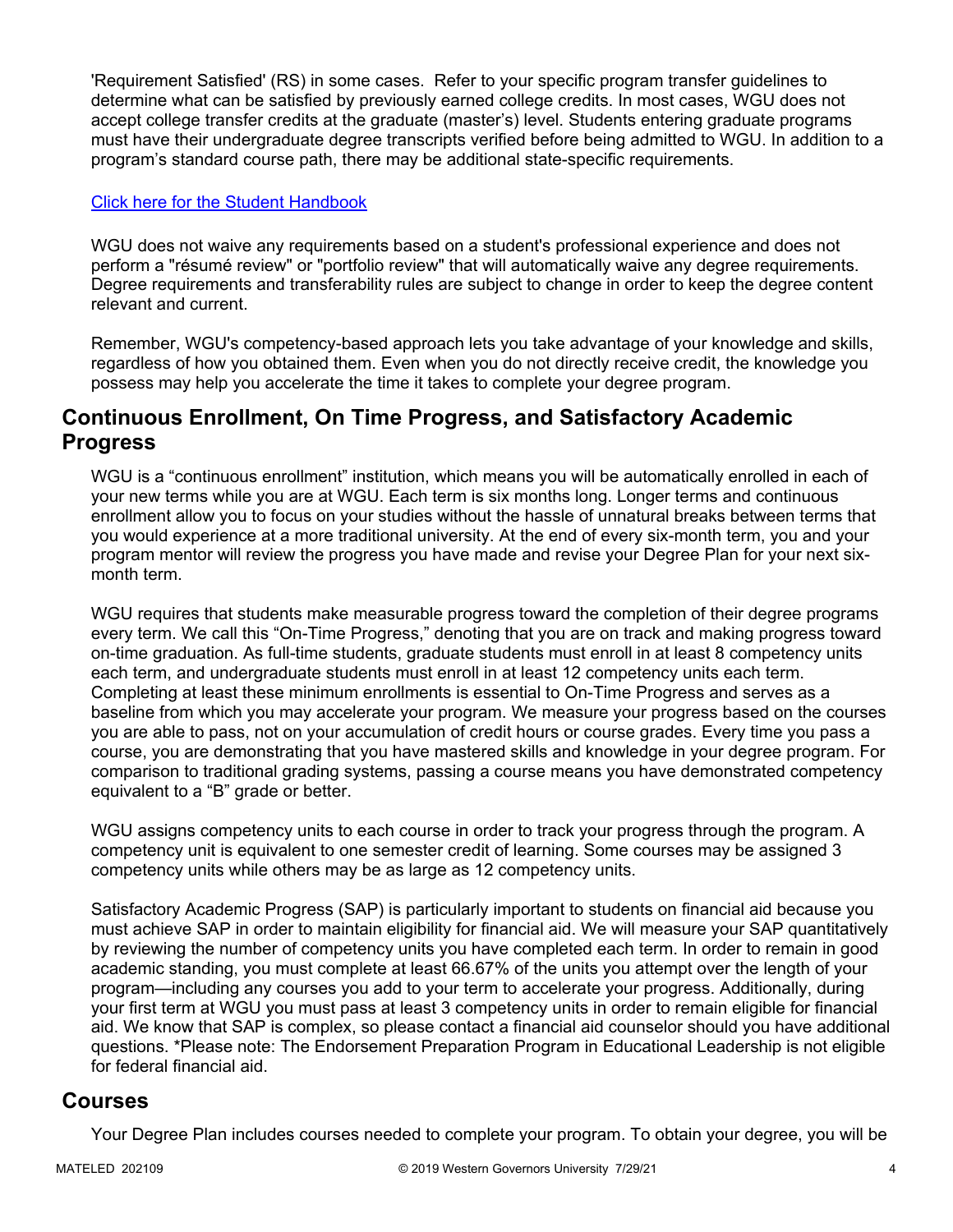required to demonstrate your skills and knowledge by completing the assessment(s) for each course. In general there are two types of assessments: performance assessments and objective assessments. Performance assessments contain, in most cases, multiple scored tasks such as projects, essays, and research papers. Objective assessments include multiple-choice items, multiple-selection items, matching, short answer, drag-and-drop, and point-and-click item types, as well as case study and videobased items. Certifications verified through third parties may also be included in your program. More detailed information about each assessment is provided in each course of study.

# **External Content & Basic Skills Exams**

Western Governors University requires that candidates pass the state-mandated content exam that aligns with their WGU program in addition to a basic skills exam (initial licensure programs only). Specific information regarding required content and basic skills exams required for each program and state can be found in the WGU Student Handbook. In many cases, it is the candidates' responsibility to register and pay for the required exams and submit their official passing score reports to WGU.

# **State Licensure Requirements**

Many states have specific licensure requirements that are not part of WGU programs that you will have to fulfill in addition to the degree requirements of your program. These state licensure requirements might include, but are not limited to: subject-specific licensure exams, state-specific teacher performance assessments, course work related to state history, basic skills exams, and background clearances. The WGU Student Handbook outlines the credentialing requirements of each state. Teacher candidates should consult the applicable section to become familiar with their state's expectations regarding licensure.

# **Learning Resources**

WGU works with many different educational partners, including enterprises, publishers, training companies, and higher educational institutions, to provide high-quality and effective learning resources that match the competencies you are developing. These vary in type, and may be combined to create the best learning experience for your course. A learning resource can be an e-textbook, online module, study guide, simulation, virtual lab, tutorial, or a combination of these. The cost of most learning resources are included in your tuition and Learning Resource Fee. They can be accessed or enrolled for through your courses. Some degree-specific resources are not covered by your tuition, and you will need to cover those costs separately. WGU also provides a robust library to help you obtain additional learning resources, as needed.

#### Mobile Compatibility:

The following article provides additional details about the current state of mobile compatibility for learning resources at WGU. It includes a list that can be referenced to determine the mobile friendliness of all core course materials used in a program.

[Student Handbook article: Can I use my mobile device for learning resources?](https://cm.wgu.edu/t5/Frequently-Asked-Questions/Can-I-use-my-mobile-device-for-learning-resources/ta-p/396)

## **Standard Path**

As previously mentioned, competency units (CUs) have been assigned to each course in order to measure your academic progress. If you are an undergraduate student, you will be expected to enroll in a minimum of 12 competency units each term. Graduate students are expected to enroll in a minimum of 8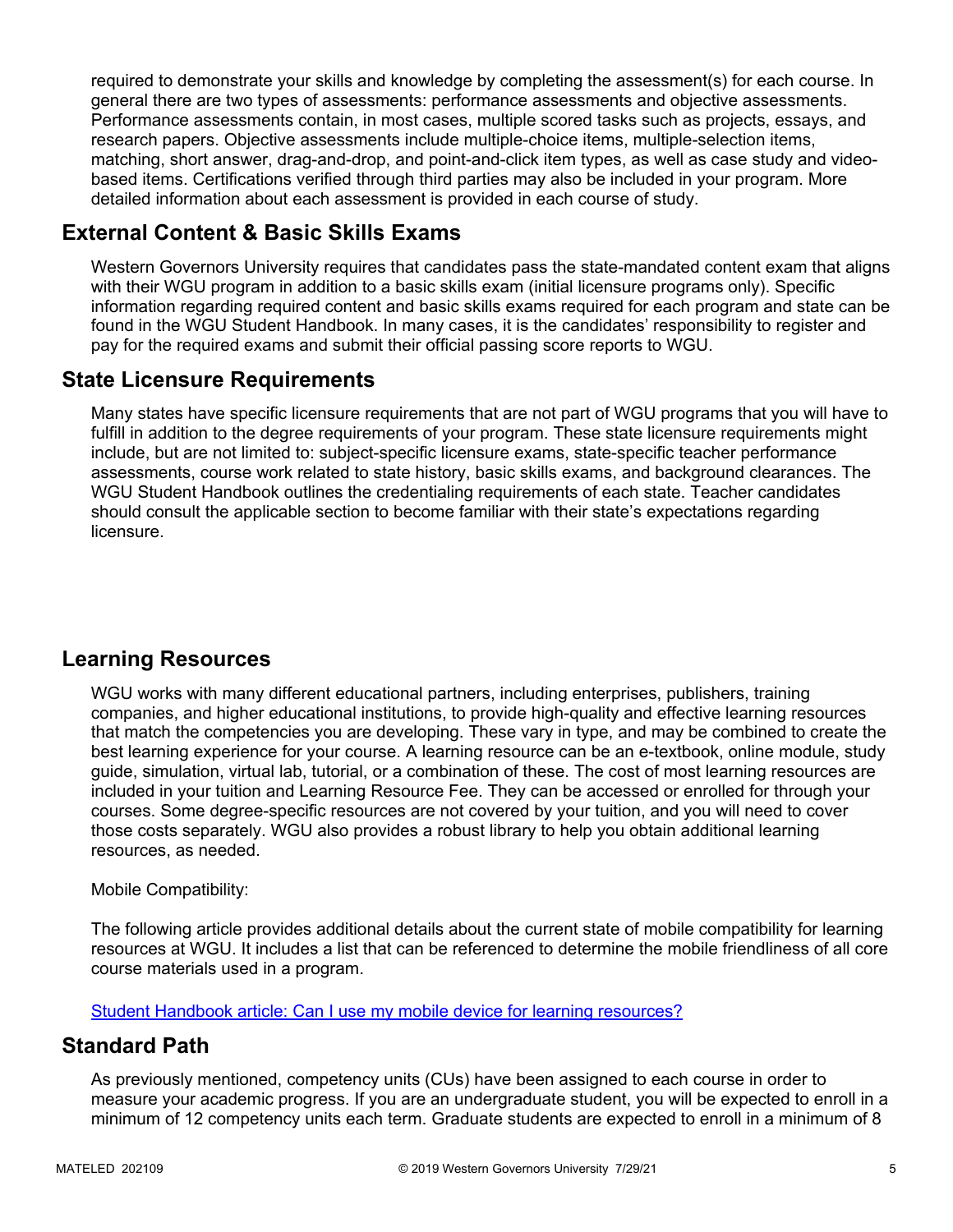competency units each term. A standard plan for a student for this program who entered WGU without any transfer units would look similar to the one on the following page. Your personal progress can be faster, but your pace will be determined by the extent of your transfer units, your time commitment, and your determination to proceed at a faster rate.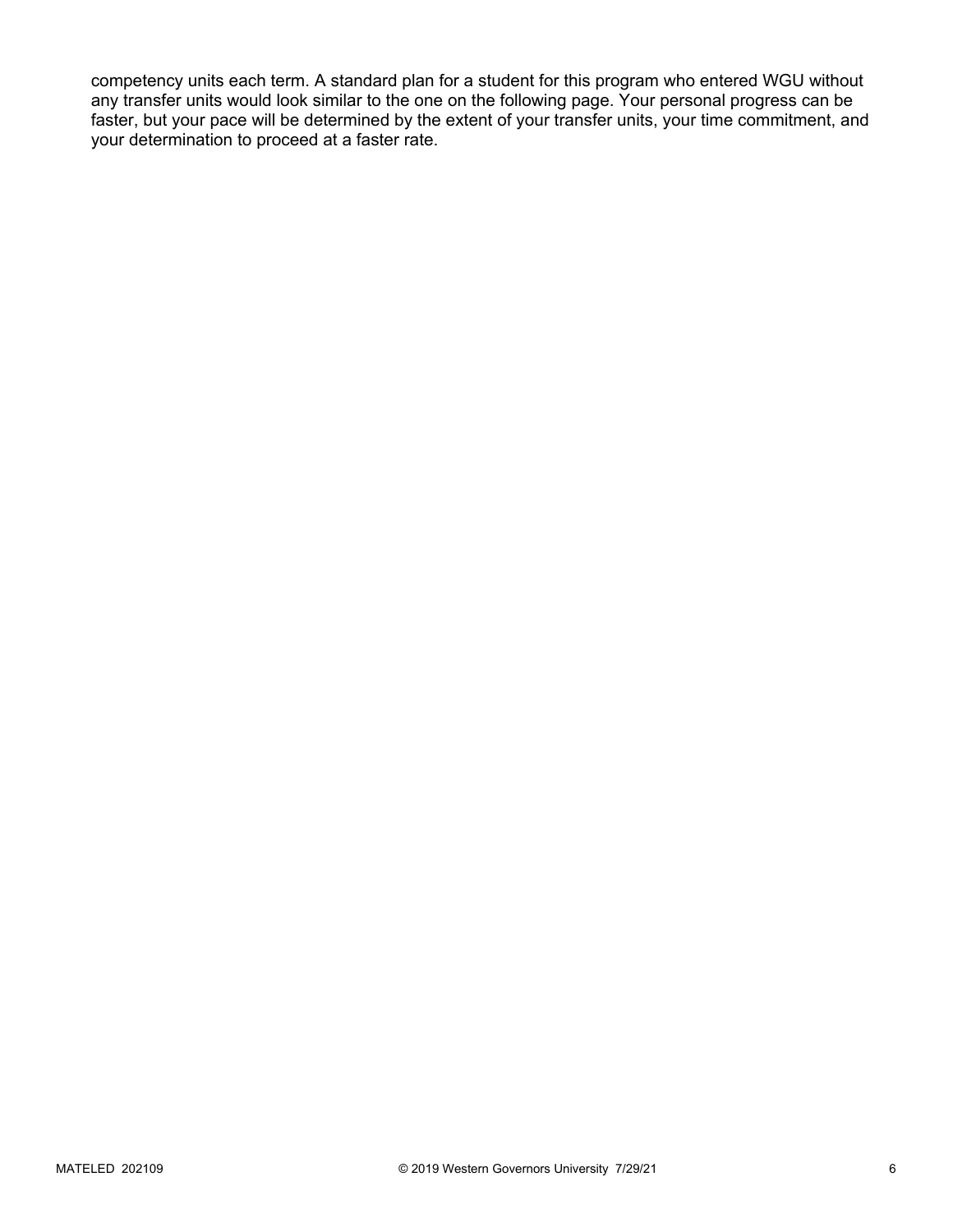# **Standard Path** *for* **Master of Arts in Teaching, Elementary Education**

| <b>Course Description</b>                                                            | <b>CU<sub>s</sub></b> |
|--------------------------------------------------------------------------------------|-----------------------|
| Foundations of Education                                                             | 2                     |
| Educational Psychology and Human Development of Children and Adolescents             | 4                     |
| Schools as Communities of Care                                                       | 2                     |
| <b>Essential Practices for Supporting Diverse Learners</b>                           | 3                     |
| Creating and Managing Engaging Learning Environments                                 | 2                     |
| Curriculum, Instruction, and Assessment                                              | $\overline{2}$        |
| <b>Assessing Student Learning</b>                                                    | $\mathfrak{D}$        |
| Using Educational Technology for Teaching and Learning                               | 2                     |
| <b>Mathematics for Elementary Educators</b>                                          | 2                     |
| <b>Elementary Mathematics Methods</b>                                                | 2                     |
| Language Arts Instruction and Intervention                                           | 2                     |
| Elementary Reading Methods and Interventions                                         | 2                     |
| <b>Elementary Science Methods</b>                                                    | 2                     |
| Application of Elementary Social Studies Methods                                     | 1                     |
| Application of Elementary Physical Education and Health Methods                      | 1                     |
| Application of Elementary Visual and Performing Arts Methods                         | 1                     |
| <b>Elementary Disciplinary Literacy</b>                                              | 2                     |
| <b>Children's Literature</b>                                                         | 2                     |
| Preclinical Experiences in Elementary Education                                      | 2                     |
| Supervised Demonstration Teaching in Elementary Education, Observations 1 and 2      | 2                     |
| Supervised Demonstration Teaching in Elementary Education, Observation 3 and Midterm | 2                     |
| Supervised Demonstration Teaching in Elementary Education, Observations 4 and 5      | 2                     |
| Supervised Demonstration Teaching in Elementary Education, Observation 6 and Final   | 2                     |
| Teacher Performance Assessment in Elementary Education                               | 1                     |
| Professional Portfolio                                                               | 1                     |
| <b>Cohort Seminar</b>                                                                | 1                     |

# **Changes to Curriculum**

WGU publishes an Institutional Catalog, which describes the academic requirements of each degree program. Although students are required to complete the program version current at the time of their enrollment, WGU may modify requirements and course offerings within that version of the program to maintain the currency and relevance of WGU's competencies and programs. When program requirements are updated, students readmitting after withdrawal from the university will be expected to re-enter into the most current catalog version of the program.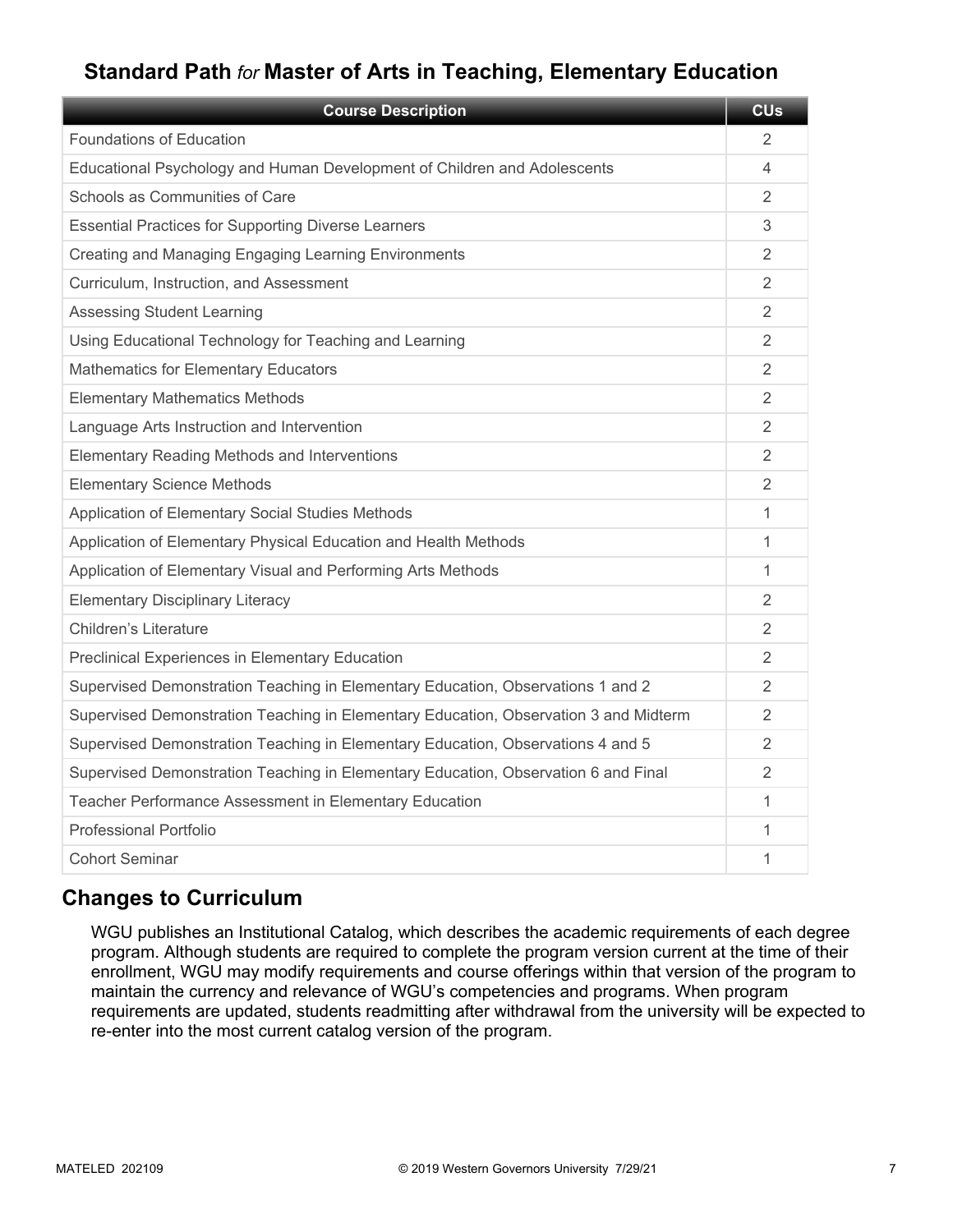# **Areas of Study** for **Master of Arts in Teaching, Elementary Education**

The following section includes the areas of study in the program, with their associated courses. Your specific learning resources and level of instructional support will vary based on the individual competencies you bring to the program and your confidence in developing the knowledge, skills, and abilities required in each area of the degree. The Degree Plan and learning resources are dynamic, so you need to review your Degree Plan and seek the advice of your mentor regarding the resources before you purchase them.

### **Professional Core**

#### **Foundations of Education**

Foundations of Education is a key component of WGU's Professional Core and is a required course for all Master of Arts in Teaching candidates. This course introduces candidates to foundational knowledge about the teaching profession in the current educational context and the historical and cultural influences on P-12 education in the United States. This course addresses important topics that affect educators today including state standards-based curriculum, legal and ethical requirements, and professionalism. This course will culminate in evidence-based, practical application of current strategies, theories, or philosophical perspectives related to becoming an effective educator within the current school context. Candidates will engage in five hours of preclinical experiences, which include virtual observations of learning environments in multiple school settings, and an interview with an educator to gain insight on how these topics affect and inform teaching practice. Cross-cutting themes of technology and diversity are introduced for further development throughout the candidate's programs.

*This course covers the following competencies:*

- *Begin your course by discussing your course planning tool report with your instructor and creating your personalized course plan together.*
- *The graduate analyzes the role of historical and cultural influences, including issues of federal and state governance, in determining standard educational practices and ensuring equal access to educational opportunities.*
- *The graduate examines the impact of standards-based curriculum on students and teachers to determine how it supports a school's goals.*
- *The graduate evaluates the application of educational best practices in diverse learning settings to inform teaching practice.*
- *The graduate explores pathways and opportunities for professional development to grow as an educator.*
- *The graduate explains the historical, cultural or legal influences on specific situations within the current school context.*

#### **Schools as Communities of Care**

Schools as Communities of Care is a key component of WGU's Professional Core and is a required course for all Master of Arts in Teaching candidates. This course introduces candidates to strategies for providing a culturally inclusive learning environment that meets the social and emotional needs of learners while taking into account theories and philosophical perspectives on child and adolescent development and learning. Emphasis is placed on fostering a collaborative relationship with families, caregivers, and community stakeholders, and on leveraging community resources to support each learner's growth and well-being to build a strong foundation for their academic and personal success. Topics addressed include culturally responsive practice, social and emotional learning (SEL), youth mental health, substance abuse, suicide awareness and prevention, abuse within families, and professional responsibilities to ensure student wellbeing. The course will culminate in evidence-based, practical application of strategies that support the whole child in a community of care. Candidates will engage in seven hours of preclinical experiences, include virtual observations of learning environments that involve parents and families in their children's' education and an interview with an educational professional. Cross-cutting themes of technology and diversity are interwoven for further development. This course is designed to be taken after successful completion of the Educational Psychology and Human Development of Children and Adolescents course.

- *Begin your course by discussing your course planning tool report with your instructor and creating your personalized course plan together.*
- *The graduate plans for learning environments that meet all students' cultural, social, and emotional learning needs by incorporating knowledge of individual learners, diverse cultures, and communities.*
- The graduate develops strategies to address the social and emotional learning (SEL) needs of students, including the *incorporation of trauma-informed or restorative instructional practices.*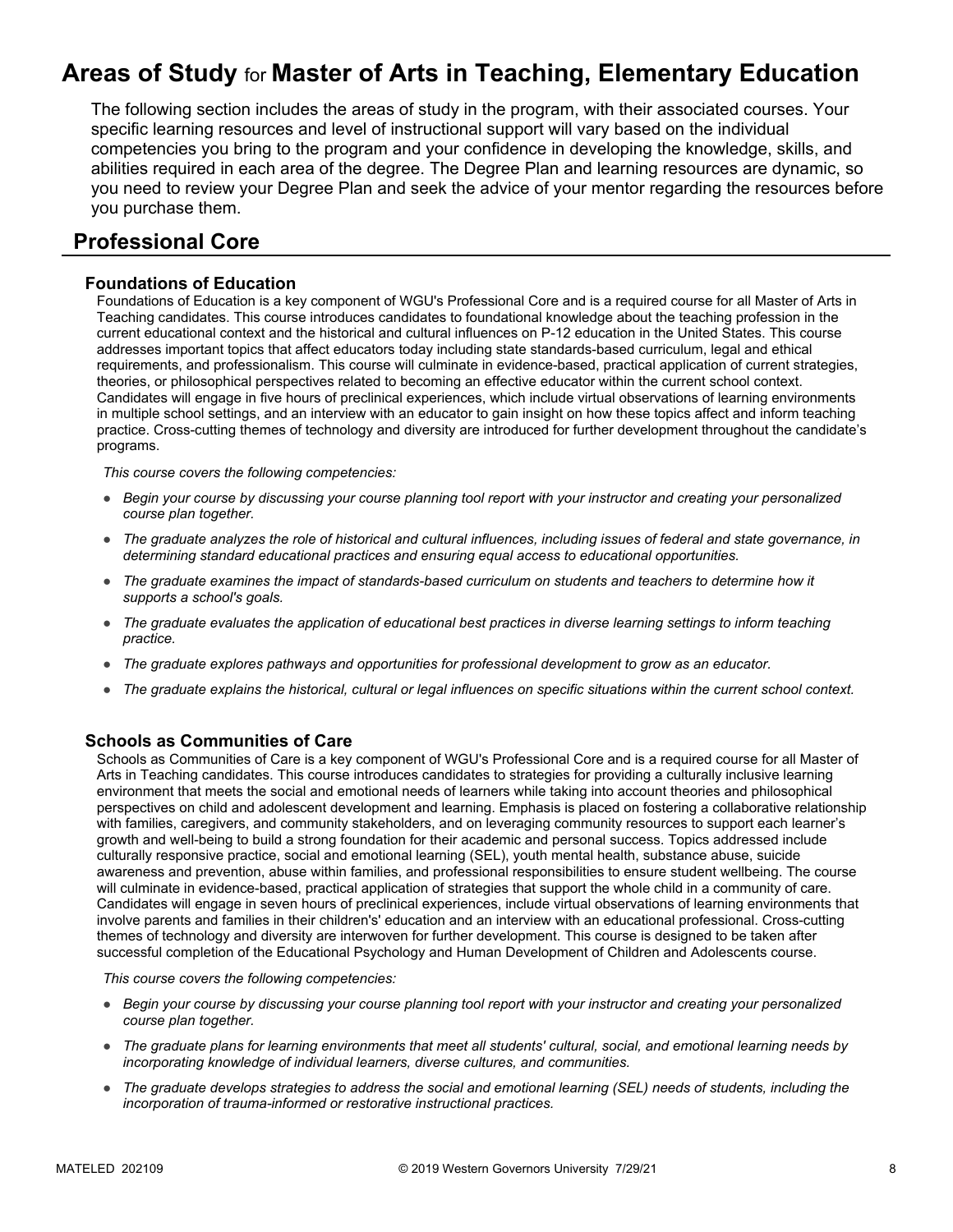- *The graduate identifies appropriate resources and processes to support the mental health and emotional well-being of students.*
- *The graduate collaborates with families, caretakers, and the larger community to identify partnerships that facilitate learner growth.*
- *The graduate recommends evidence-based strategies that are appropriate to support the social and emotional needs of students grappling with situations affecting their home, school, or community.*

#### **Essential Practices for Supporting Diverse Learners**

Essential Practices for Supporting Diverse Learners is a key component of WGU's Professional Core and is a required course for all Master of Arts in Teaching candidates. This course focuses on inclusive and responsive practices and interventions for meeting the needs of diverse populations of learners, including students with disabilities (INCLUDING DYSLEXIA), English language learners, and gifted and talented students. Candidates will apply practical strategies for differentiating instruction, partnering with parents, implementing a Multi-Tiered Systems of Support (MTSS), and advocating for all students, particularly those impacted by provisions of IDEA and Section 504 of the Rehabilitation Act, for the purpose of creating an accessible, equitable, inclusive, and culturally responsive learning experience. The course will culminate in practical application of evidence-based multi-tiered intervention strategies to support positive behavior and learning in the classroom for diverse learners. Candidates will engage in four hours of preclinical experiences that include a simulated teaching experience in which skills learned can be applied. Cross-cutting themes of technology and diversity are interwoven for further development. This course is designed to be taken after successful completion of the Schools as Communities of Care course.

*This course covers the following competencies:*

- *Begin your course by discussing your course planning tool report with your instructor and creating your personalized course plan together.*
- *The graduate analyzes the application of policies, practices, and legal requirements to inform teaching practice.*
- *The graduate creates inclusive learning environments featuring multitiered systems of supports to address the needs of all students, including exceptional learners and English learners.*
- *The graduate creates learning experiences that accommodate the needs of students with exceptionalities, including gifted and talented students, in order to facilitate the success of all learners.*
- *The graduate integrates equity pedagogy to address the needs of multicultural learners.*
- *The graduate plans learning experiences that accommodate linguistic diversity to facilitate the success of all learners.*
- *The graduate recommends strategies to engage with students, families, administrators, and other stakeholders in ways that are effective, legal, and ethical.*
- *The graduate analyzes why specific multi-tiered intervention strategies support positive behavior and learning in the classroom.*

#### **Creating and Managing Engaging Learning Environments**

Creating and Managing Engaging Learning Environments is a key component of WGU's Professional Core and is a required course for all Master of Arts in Teaching candidates. This course provides candidates with research-based strategies and approaches to establishing and maintaining a safe and productive learning environment that supports the success and wellbeing of all P-12 learners. Topics addressed include consistent routines and expectations, student engagement, positive behavior support, motivation and its effect on student achievement, active learning and self-direction, and fostering a sense of community through collaboration. Candidates will design a classroom management plan for their future classroom based on theory and high-leverage practices for meeting the diverse needs of learners in a productive and collaborative learning environment. The course will culminate in evidence-based, practical application of current strategies to motivate and engage students in specific content areas. Candidates will engage in seven hours of preclinical experiences that include both virtual observations of classroom settings and time in a simulated classroom environment where theory can be put into practice. Cross-cutting themes of technology and diversity are interwoven for further development. This course is designed to be taken after successful completion of the Essential Practices for Supporting Diverse Learners course.

- *Begin your course by discussing your course planning tool report with your instructor and creating your personalized course plan together.*
- *The graduate establishes norms and routines to create a safe and productive learning environment that encourages positive social interactions, individual and collaborative learning, and appropriate classroom behaviors.*
- *The graduate interacts with each student in a way that builds positive relationships by using knowledge of individual*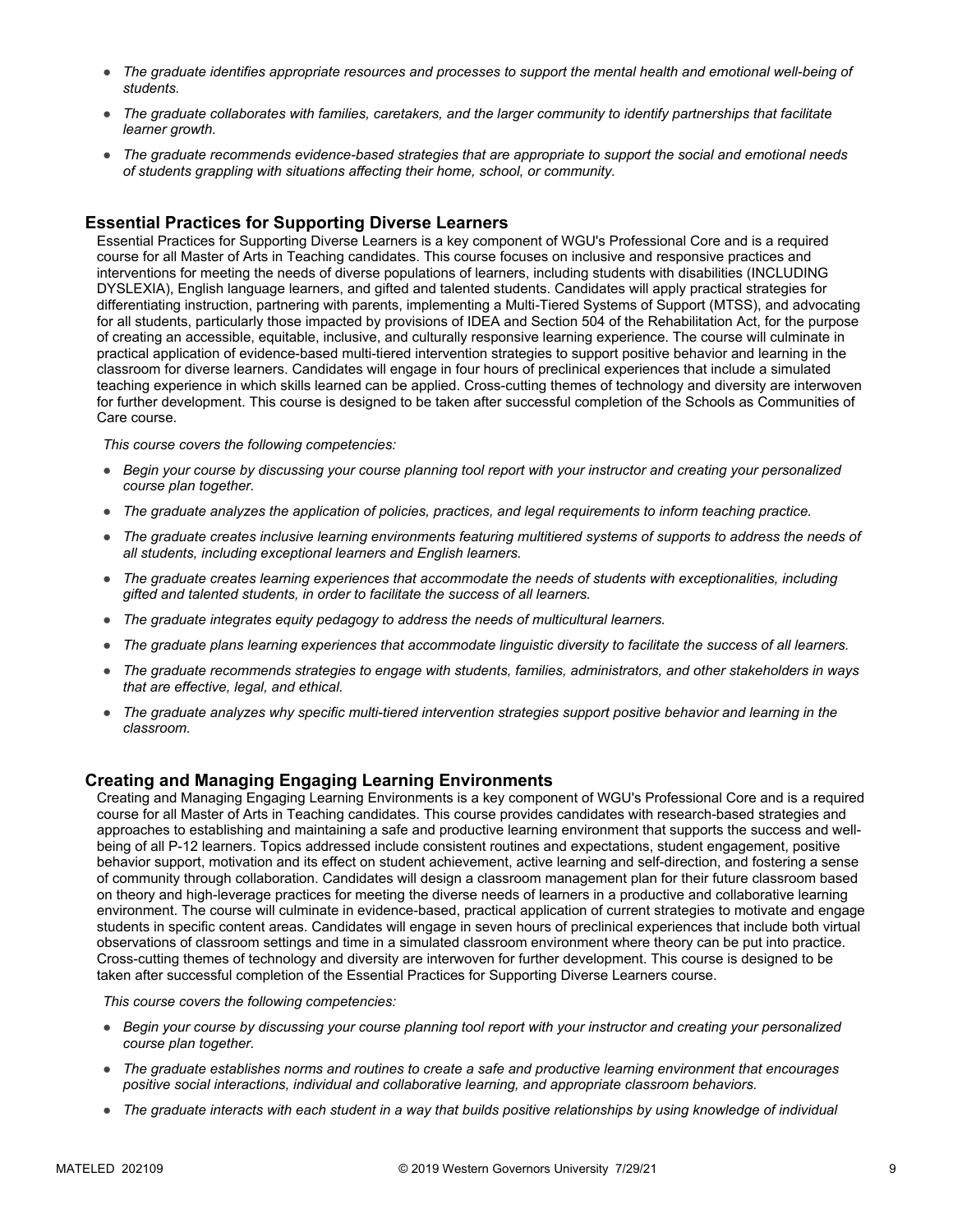*learners, diverse cultures, and communities.*

- *The graduate analyzes the theoretical foundations and application of classroom management strategies, including behavior support and conflict management, to inform teaching practice.*
- *The graduate recommends strategies that are motivating and encourage active engagement from all students.*
- *The graduate applies evidence-based strategies within their content area to motivate and engage students.*

#### **Curriculum, Instruction, and Assessment**

Curriculum, Instruction, & Assessment is a key component of WGU's Professional Core and is a required course for all Master of Arts in Teaching candidates. This course provides candidates with theoretical foundations and strategies for creating engaging and standards-aligned lessons that meet the needs of all learners in the P-12 classroom. This course focuses on the interrelationship between curriculum, instruction, and assessment, with emphasis on the role of assessment and student data in planning, designing, delivering, and modifying instruction in accordance with diverse learner needs. This course will culminate in the application of evidence-based strategies related to the interdependence of and alignment among curriculum, instruction, and assessment in student-centered P-12 teaching and learning. Candidates will engage in three hours of preclinical experiences, which include conducting virtual classroom observations and recording a short teaching segment. Crosscutting themes of technology and diversity are interwoven for continued development. This course is designed to be taken after successful completion of the Creating and Managing Engaging Learning Environments course.

*This course covers the following competencies:*

- *Begin your course by discussing your course planning tool report with your instructor and creating your personalized course plan together.*
- *The graduate aligns lessons to learning goals by synthesizing knowledge about students and their assessment data.*
- *The graduate analyzes the role of various assessment types in evaluating student learning and planning future instruction.*
- *The graduate implements evidence-based instructional strategies to increase content area learning.*
- *The graduate differentiates instruction to facilitate mastery for all learners.*
- *The graduate incorporates cross-disciplinary instruction, skills, and content into lessons.*
- *The graduate creates standards-based instructional plans based on their state's P–12 standards that incorporate knowledge of learners' developmental needs, prior learning, and community and cultural context.*
- *The graduate analyzes the alignment of curriculum, instruction, and assessment to improve instruction and support learning for all students.*

#### **Assessing Student Learning**

Assessing Student Learning is a key component of WGU's Professional Core and is a required course for all Master of Arts in Teaching candidates. This course provides candidates with methods and best practices for using assessment to monitor student progress and to evaluate the effectiveness of instruction. This course focuses on implementing a balanced approach to assessment using multiple assessment types such as formative, summative, standardized, and common assessments. Also covered are data literacy skills for interpreting and analyzing individual learner and classroom data to improve instruction and support academic success for all learners. The course will culminate in evidence-based, practical application of strategies for assessment practices in P-12 schools. Candidates will engage in three hours of preclinical experiences that include virtual classroom observations. Cross-cutting themes of technology and diversity are interwoven for further development. This course is designed to be taken after successful completion of the Curriculum, Instruction, and Assessment course.

- *Begin your course by discussing your course planning tool report with your instructor and creating your personalized course plan together.*
- *The graduate plans a progress-monitoring strategy, including formative, summative, and common assessments, that actively engages students in their own learning.*
- *The graduate analyzes assessment results to evaluate student learning and teacher effectiveness.*
- *The graduate makes evidence-based instructional decisions that are informed by student assessment data.*
- *The graduate determines their impact on learners and the broader school community through evaluation of teaching practice.*
- *The graduate evaluates assessment practices to assess students in a valid, reliable, non-biased, and accessible*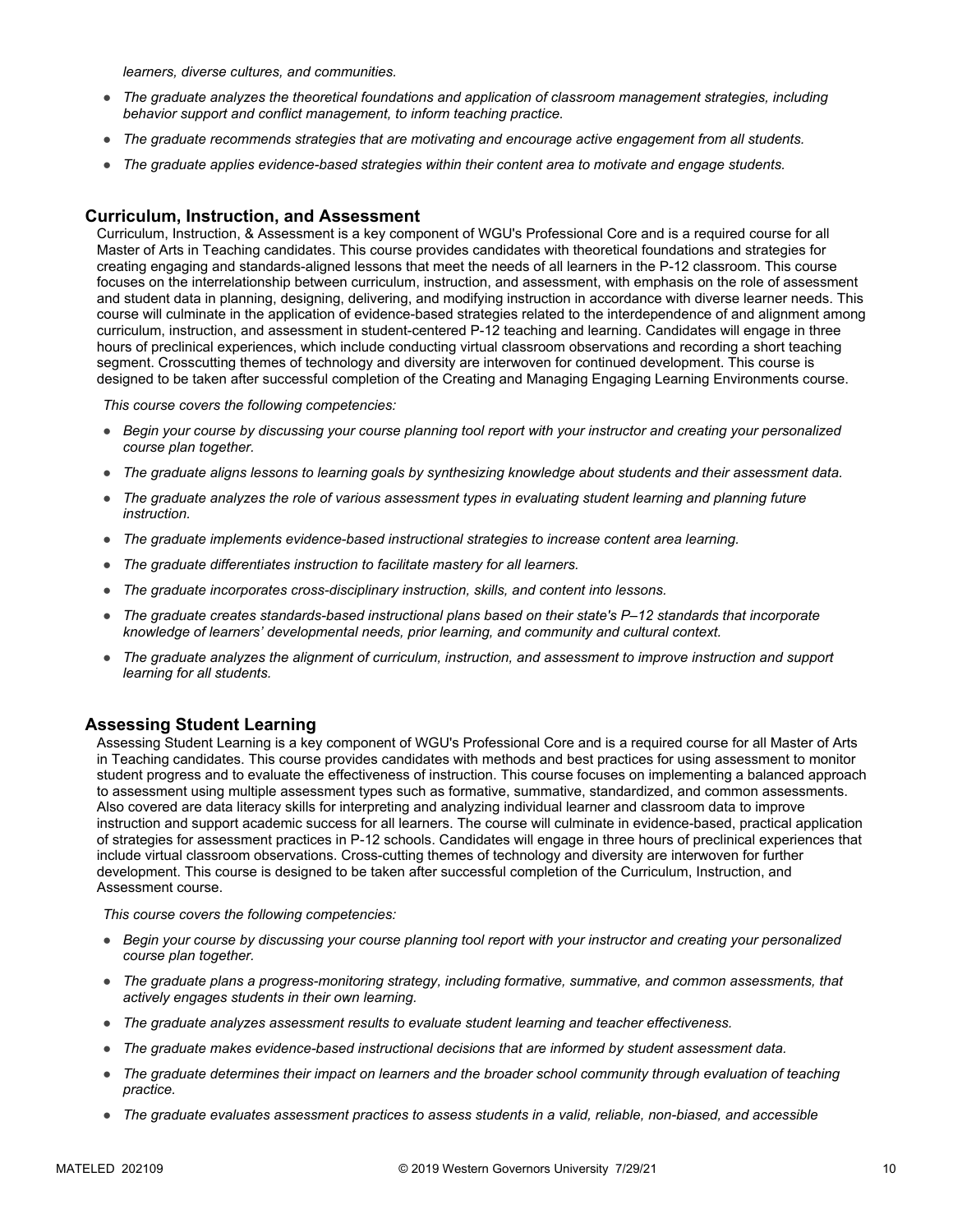#### **Using Educational Technology for Teaching and Learning**

Using Educational Technology for Teaching and Learning is a key component of WGU's professional core and is a required course for all Master of Arts in Teaching candidates. This course presents strategies for integrating technology into classroom practices to improve instruction and student learning according to the International Society for Technology in Education (ISTE) standards. Candidates will evaluate digital tools and their potential classroom applications such as enhancing curriculum, enabling communication with students and families, and increasing student engagement. Topics covered include ethics, equity and access to technology, and appropriate use of technology by P–12 students. Assistive technologies to meet the needs of a diverse learner population also will be addressed. The course will culminate in evidence-based, practical application of current standards, strategies, theories, or philosophical perspectives related to the use of technology in teaching and learning. Candidates will engage in three hours of preclinical experience that include virtual observations of classroom practices incorporating technology to support educational goals. Crosscutting themes of technology and diversity are interwoven for further development. This course is designed to be taken after successful completion of the Assessing Student Learning course.

*This course covers the following competencies:*

- *Begin your course by discussing your course planning tool report with your instructor and creating your personalized course plan together.*
- *The graduate analyzes how research-based applications of technology facilitate student learning.*
- *The graduate evaluates the application of technology in the classroom, including its impact on learning for all students and potential equity or access issues.*
- *The graduate promotes a technology-enabled classroom culture that is equitable, ethical, and socially responsible.*
- *The graduate applies curricular and instructional design principles to create effective digital learning environments.*
- *The graduate recommends technology as an assessment tool to encompass multiple learner needs, provide in the moment feedback, and inform instruction.*
- *The graduate fosters student self-directedness and independent learning through the use of technology.*
- *The graduate applies evidence-based practices to articulate how technology supports teaching and learning in different learning environments.*

### **Education**

#### **Educational Psychology and Human Development of Children and Adolescents**

Educational Psychology and Human Development of Children and Adolescents is a key component of WGU's Professional Core and is a required course for all Master of Arts in Teaching candidates. This course introduces candidates to researchvalidated theories of human development and psychology, spanning from early childhood through adolescence, and their applications in teaching practice. Candidates will explore how linguistic, physical, cognitive, and social development influence the learning process and inform educational approaches. This course will also cover appropriate instructional and assessment strategies that can be used to support learning for developmentally diverse student populations. The course will culminate in analysis of learning theories related to educational psychology in order to develop a personal educational philosophy. Candidates will engage in four hours of preclinical experiences, which include virtual classroom observations from the perspective of educational psychology and learner development. Cross-cutting themes of technology and diversity are interwoven for further development. This course is designed to be taken after successful completion of the Foundations of Education course.

- *Begin your course by discussing your course planning tool report with your instructor and creating your personalized course plan together.*
- *The graduate describes theories of development across the cognitive, linguistic, social, emotional, and physical areas to understand the needs of students at various developmental levels.*
- *The graduate evaluates the influence of students' developmental characteristics on their learning and evaluates performance to inform instructional decisions.*
- *The graduate recommends instructional strategies that will positively impact learning, based on principles of learning theories.*
- *The graduate evaluates classroom practices to determine how theories of child and adolescent psychology, learning, and development are applied in the classroom environment.*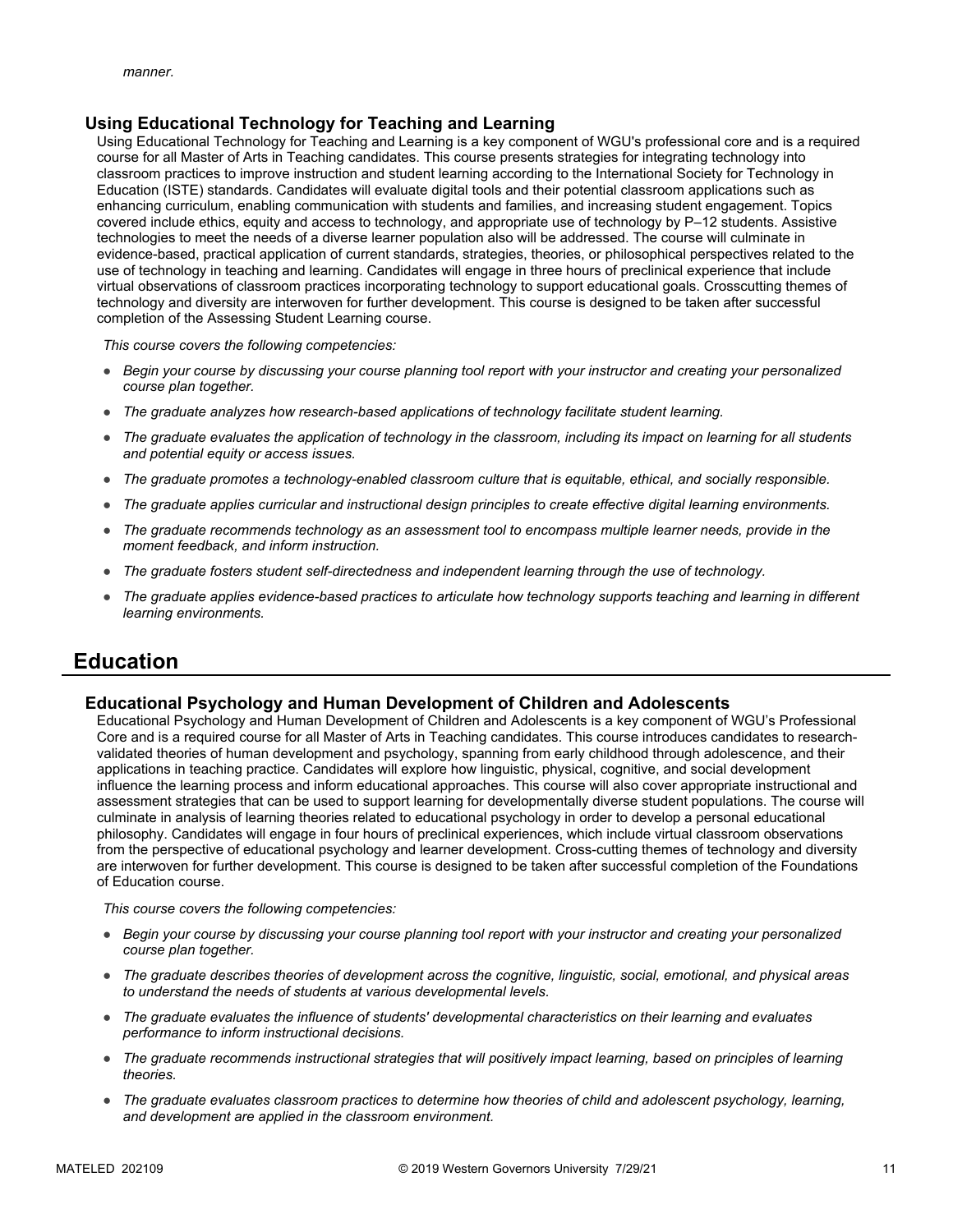● *The graduate analyzes learning theories to develop a personal educational philosophy.*

### **Mathematics Content**

#### **Mathematics for Elementary Educators**

Mathematics for Elementary Educators engages preservice elementary teachers in important concepts in geometry, measurement, data analysis and statistics, and probability.

*This course covers the following competencies:*

- *Begin your course by discussing your course planning tool report with your instructor and creating your personalized course plan together.*
- *The graduate analyzes statistical data using numerical measures and graphical displays.*
- *The graduate applies principles of probability.*
- *The graduate applies geometric properties of lines, angles, polygons, and circles to classify shapes and solve problems.*
- *The graduate applies transformations, principles of congruence and similarity, and knowledge of the coordinate plane to solve problems.*
- *The graduate applies formulas to solve problems involving perimeter, area, surface area, and volume.*
- *The graduate calculates solutions to problems that involve measurement, including elapsed time, temperature, money, length, and weight, using the appropriate units.*

### **Elementary Education Methods**

#### **Elementary Mathematics Methods**

Elementary Mathematics Methods helps students learn to implement effective mathematics instruction in the elementary classroom. Topics include differentiated mathematics instruction, mathematical communication, mathematical tools for instruction, assessing mathematics understanding, integrating mathematics across the curriculum, critical thinking development, standards based mathematics instruction, and mathematical models and representation. This course is designed to be taken after successful completion of Introduction to Curriculum, Instruction, and Assessment OR Instructional Planning and Presentation in Elementary Education.

*This course covers the following competencies:*

- *Begin your course by discussing your course planning tool report with your instructor and creating your personalized course plan together.*
- *The graduate plans differentiated instruction in mathematics education to support the unique needs of diverse learners.*
- *The graduate integrates effective mathematical communication strategies into the development of mathematics education for elementary students.*
- *The graduate integrates tools that enhance student mathematics learning.*
- *The graduate evaluates student learning to measure elementary students' mathematical achievement and to plan further instruction.*
- *The graduate creates interdisciplinary learning experiences as contexts for mathematical instruction.*
- *The graduate recommends various instructional strategies that encourage students' development of critical thinking, problem solving, and performance skills in mathematics.*
- *The graduate applies mathematical learning research as a foundation for instruction.*
- *The graduate integrates national, state, and local mathematics standards, learning outcomes, benchmarks, and objectives in the development of mathematics education for elementary students.*
- *The graduate applies models and representations to support and enhance the interpretation, organization, recording, and communication of mathematics.*

#### **Language Arts Instruction and Intervention**

Language Arts Instruction and Intervention helps students learn to implement effective language arts instruction and intervention in the elementary classroom. Topics include written and spoken English, student knowledge expansion,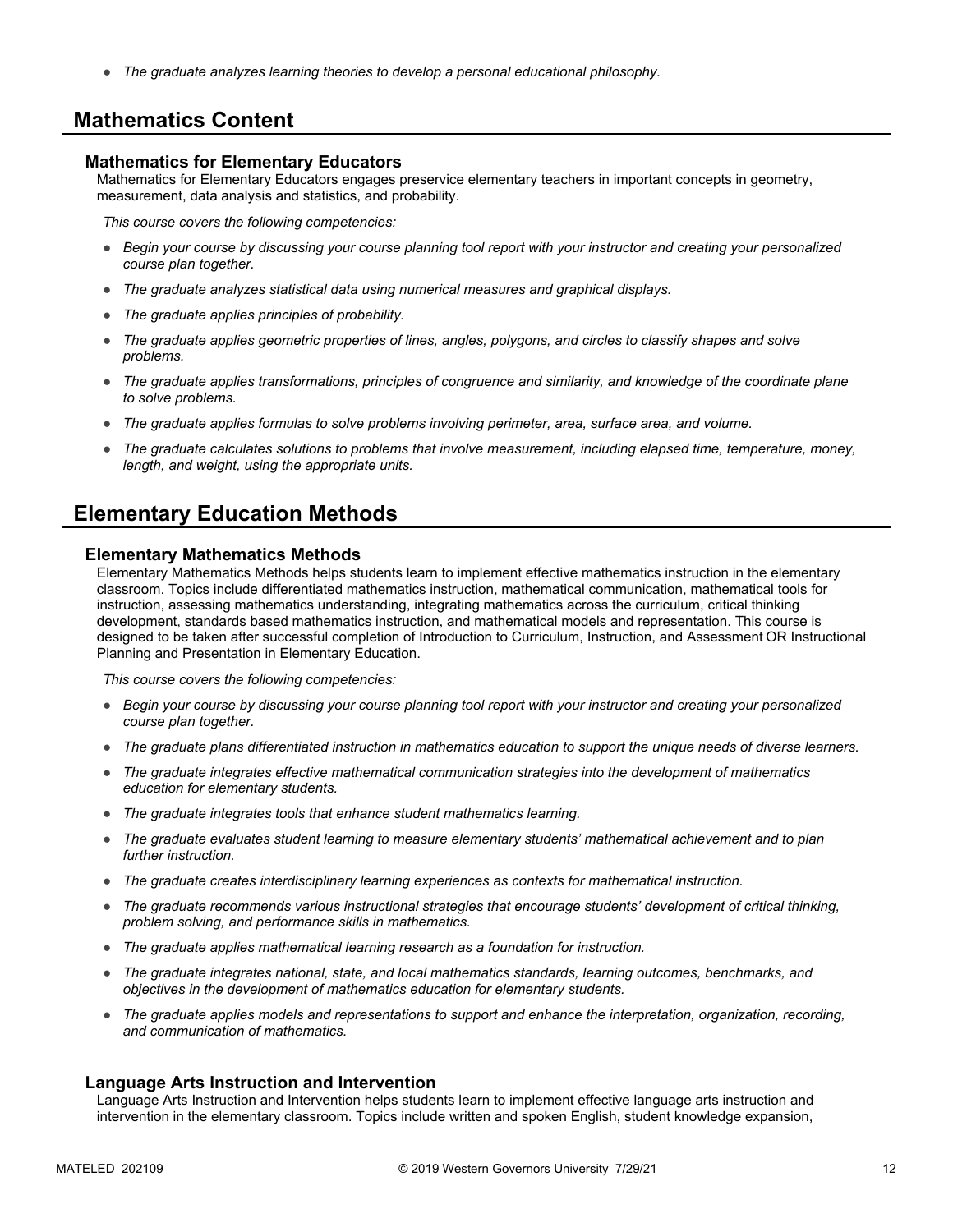literature-rich environments, differentiated instruction, technology for reading and writing, assessment strategies for reading and writing, and strategies for developing academic language. This course is designed to be taken after successful completion of Introduction to Curriculum, Instruction, and Assessment OR Instructional Planning and Presentation in Elementary Education.

*This course covers the following competencies:*

- *Begin your course by discussing your course planning tool report with your instructor and creating your personalized course plan together.*
- *The graduate designs instruction that facilitates the learning of formal English so elementary students can express their ideas clearly and persuasively to a variety of audiences both orally and in writing.*
- *The graduate uses various texts and instructional strategies to facilitate the development of word recognition, comprehension, strategic knowledge, and reading-writing connections to expand elementary students' knowledge of the world.*
- *The graduate designs instruction that supports the development of awareness, understanding, respect, and the valuing of differences in society.*
- *The graduate uses appropriate technology tools that motivate students to read, write, interact, and collaborate with others.*
- *The graduate uses multiple assessment strategies that support the development of reading and writing.*
- *The graduate recommends instructional strategies that support the development of academic language, discourse, reading, and writing across the curriculum.*

#### **Elementary Reading Methods and Interventions**

Elementary Reading Methods and Interventions provides students seeking initial teacher licensure in elementary education with an in-depth look at best practices for developing the reading and writing skills of all students. Course content examines the stages of literacy development, the balanced literacy approach, differentiation, technology integration, literacyassessment, and the comprehensive Response to Intervention (RTI) model used to identify and address the needs of learners who struggle with reading comprehension. This course is designed to be taken after successful completion of Introduction to Curriculum, Instruction, and Assessment OR Instructional Planning and Presentation in Elementary Education.

*This course covers the following competencies:*

- *Begin your course by discussing your course planning tool report with your instructor and creating your personalized course plan together.*
- *The graduate analyzes major theories and research that support the development of literacy.*
- *The graduate integrates various instructional approaches, materials, and curriculum into the development of learning experiences that support a comprehensive, balanced approach to reading and writing.*
- *The graduate uses multiple assessment strategies that support the development of literacy.*
- *The graduate integrates effective, engaging instructional approaches, methods, and curriculum in to the development of environments that support literacy.*
- *The graduate integrates best practices and instructional strategies in reading and literacy that support the unique needs of diverse learners into the development of reading and language arts education.*
- *The graduate recommends effective evidence-based teaching practices in the planning of meaningful, engaging, and developmentally-appropriate literacy lessons.*
- *The graduate selects developmentally appropriate technology tools that support literacy development and learning.*

#### **Elementary Science Methods**

Elementary Science Methods helps students learn how to implement effective science instruction in the elementary classroom. Topics include processes of science, science inquiry, science learning environments, instructional strategies for science, differentiated instruction for science, assessing science understanding, technology for science instruction, standards based science instruction, integrating science across curriculum, and science beyond the classroom. This course is designed to be taken after successful completion of Introduction to Curriculum, Instruction, and Assessment OR Instructional Planning and Presentation in Elementary Education.

*This course covers the following competencies:*

● *Begin your course by discussing your course planning tool report with your instructor and creating your personalized*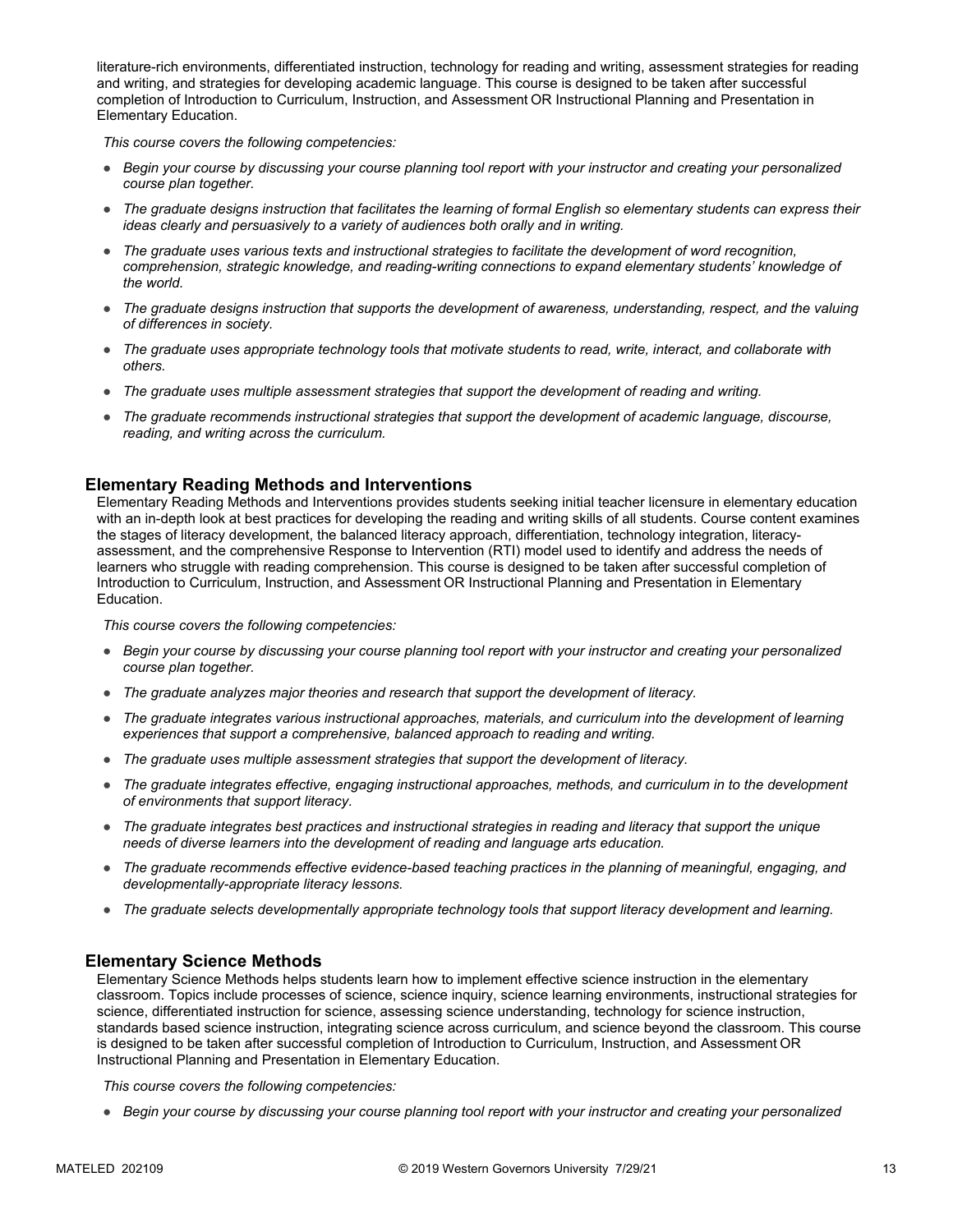*course plan together.*

- *The graduate integrates appropriate science concepts, skills, and processes in the development of science education for elementary students.*
- *The graduate uses a variety of strategies to extend science learning and exploration beyond the classroom.*
- *The graduate integrates effective instructional approaches to support science inquiry in the development of science education for elementary students.*
- *The graduate integrates developmentally appropriate strategies and approaches that support science literacy into the planning of science learning environments.*
- *The graduate plans science instruction that supports the development of scientific knowledge, inquiry, and reasoning in elementary students.*
- *The graduate plans instruction in science education that provides equitable opportunities for all children.*
- *The graduate evaluates assessment information to inform instructional decision making and support science education for all students.*
- *The graduate selects appropriate technology tools that support science instruction and learning for elementary students.*
- *The graduate evaluates the alignment of science standards, learning outcomes, benchmarks, and objectives in the development of science education for elementary students.*
- *The graduate creates interdisciplinary learning experiences that effectively incorporate the concepts and modes of scientific inquiry.*

#### **Application of Elementary Social Studies Methods**

Application of Elementary Social Studies Methods helps students learn how to implement effective social studies instruction in the elementary classroom. Topics include social studies themes, promotion of cultural diversity, integrated social studies across the curriculum, social studies learning environments, assessment of social studies understanding, differentiated instruction for social studies, technology for social studies instruction, and standards-based social studies instruction. This course helps students apply, analyze, and reflect on effective elementary social studies instruction. This course is designed to be taken after successful completion of Introduction to Curriculum, Instruction, and Assessment OR Instructional Planning and Presentation in Elementary Education.

- *Begin your course by discussing your course planning tool report with your instructor and creating your personalized course plan together.*
- *The graduate integrates effective instructional approaches that promote informed and engaged citizenship in a diverse and interdependent democratic society into social studies learning activities.*
- *The graduate integrates social studies standards, learning outcomes, benchmarks, and objectives in the development of social studies education for elementary students.*
- *The graduate integrates appropriate themes, concepts, and modes of inquiry in the development of social studies education for elementary students.*
- *The graduate integrates effective instructional approaches that promote elementary students' growing ability to value diversity and develop connections between their community and culture.*
- *The graduate creates interdisciplinary learning experiences that effectively incorporate the concepts and modes of inquiry of social studies.*
- *The graduate develops engaging learning experiences for elementary students that promote research, analysis, and evaluation of real-world situations.*
- *The graduate plans developmentally appropriate, healthy, safe, and inclusive learning environments that promote social studies learning.*
- *The graduate evaluates assessment information to inform instructional decision-making and support social studies education for all students.*
- *The graduate selects appropriate technology tools that support social studies instruction and learning for elementary students.*
- *The graduate plans instruction in social studies education that provides equitable opportunities for all students.*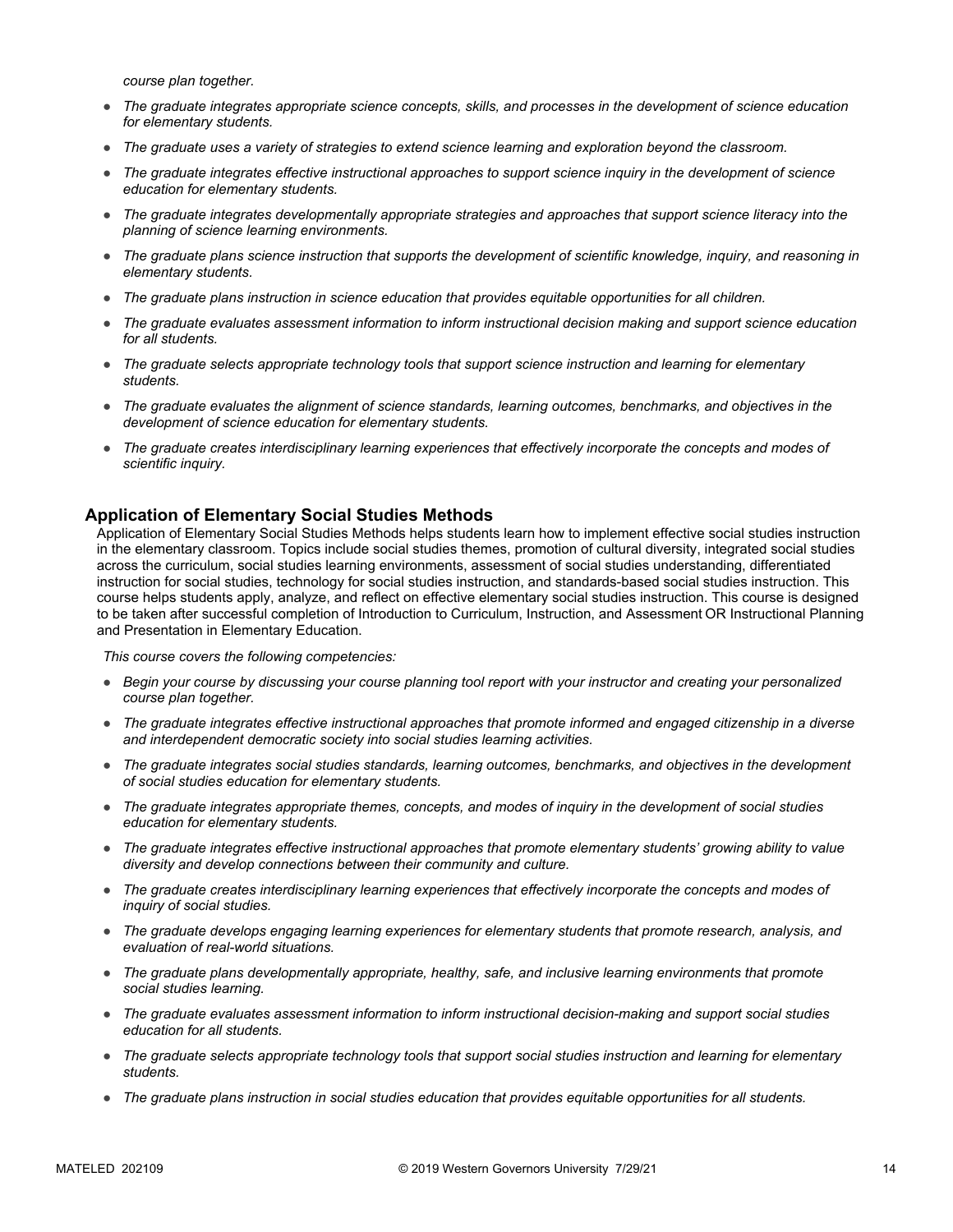#### **Application of Elementary Physical Education and Health Methods**

Applications of Elementary Physical Education and Health Methods helps students learn how to implement effective physical and health education instruction in the elementary classroom. Topics include healthy lifestyles, student safety, student nutrition, physical education, differentiated instruction for physical and health education, physical education across the curriculum, and public policy in health and physical education. This course helps students apply, analyze, and reflect on effective elementary visual and performing arts instruction. This course is designed to be taken after successful completion of Introduction to Curriculum, Instruction, and Assessment OR Instructional Planning and Presentation in Elementary Education.

*This course covers the following competencies:*

- *Begin your course by discussing your course planning tool report with your instructor and creating your personalized course plan together.*
- *The graduate plans developmentally appropriate educational activities that provide elementary students with the knowledge, skills, fitness, and attitudes necessary to lead a healthy lifestyle.*
- *The graduate selects instructional and behavioral strategies that support healthy lifestyles and address health concerns of elementary students.*
- *The graduate plans learning environments that promote the health and safety of elementary students.*
- *The graduate recommends instructional and behavioral strategies that promote healthy nutritional habits in elementary students.*
- *The graduate integrates movement concepts, principles, strategies, and approaches in the development of physical education lesson and unit plans for elementary students.*
- *The graduate develops active learning opportunities to accommodate all elementary students, including those with varied abilities, needs, backgrounds, and interests to promote meaningful, relevant, and engaging student-focused physical education.*
- *The graduate creates relevant and meaningful learning experiences that integrate elementary physical education across other disciplines.*
- *The graduate integrates current research and public policy into the planning, promotion, and advocacy for educational programs that support the health, safety, and well-being of all elementary students.*

#### **Application of Elementary Visual and Performing Arts Methods**

Application of Elementary Visual and Performing Arts Methods helps students learn how to implement effective visual and performing arts instruction in the elementary classroom. Topics include integrating arts across the curriculum, music education, visual arts, dance and movement, dramatic arts, differentiated instruction for visual and performing arts, and the promotion of cultural diversity through visual and performing arts instruction. This course helps students apply, analyze, and reflect on effective elementary visual and performing arts instruction. This course is designed to be taken after successful completion of Introduction to Curriculum, Instruction, and Assessment OR Instructional Planning and Presentation in Elementary Education.

- *Begin your course by discussing your course planning tool report with your instructor and creating your personalized course plan together.*
- *The graduate evaluates the impact of the visual and performing arts on childhood learning and development.*
- *The graduate integrates the content, functions, and achievements of performing and visual arts into the design of creative, engaging, and cooperative instruction and learning environments for elementary students.*
- *The graduate develops relevant and meaningful learning experiences that integrate visual and performing arts into other disciplines for elementary students.*
- *The graduate effectively incorporates central concepts, tools, and structures of music in the design of learning experiences for elementary students.*
- *The graduate effectively incorporates central concepts, inquiry tools, standards, and structures of visual arts in the design of learning experiences for elementary students.*
- *The graduate effectively incorporates central concepts, inquiry tools, standards, and structures of dance and movement in the design of learning experiences for elementary students.*
- *The graduate effectively incorporates central concepts, inquiry tools, standards, and structures of the dramatic arts in the design of learning experiences for elementary students.*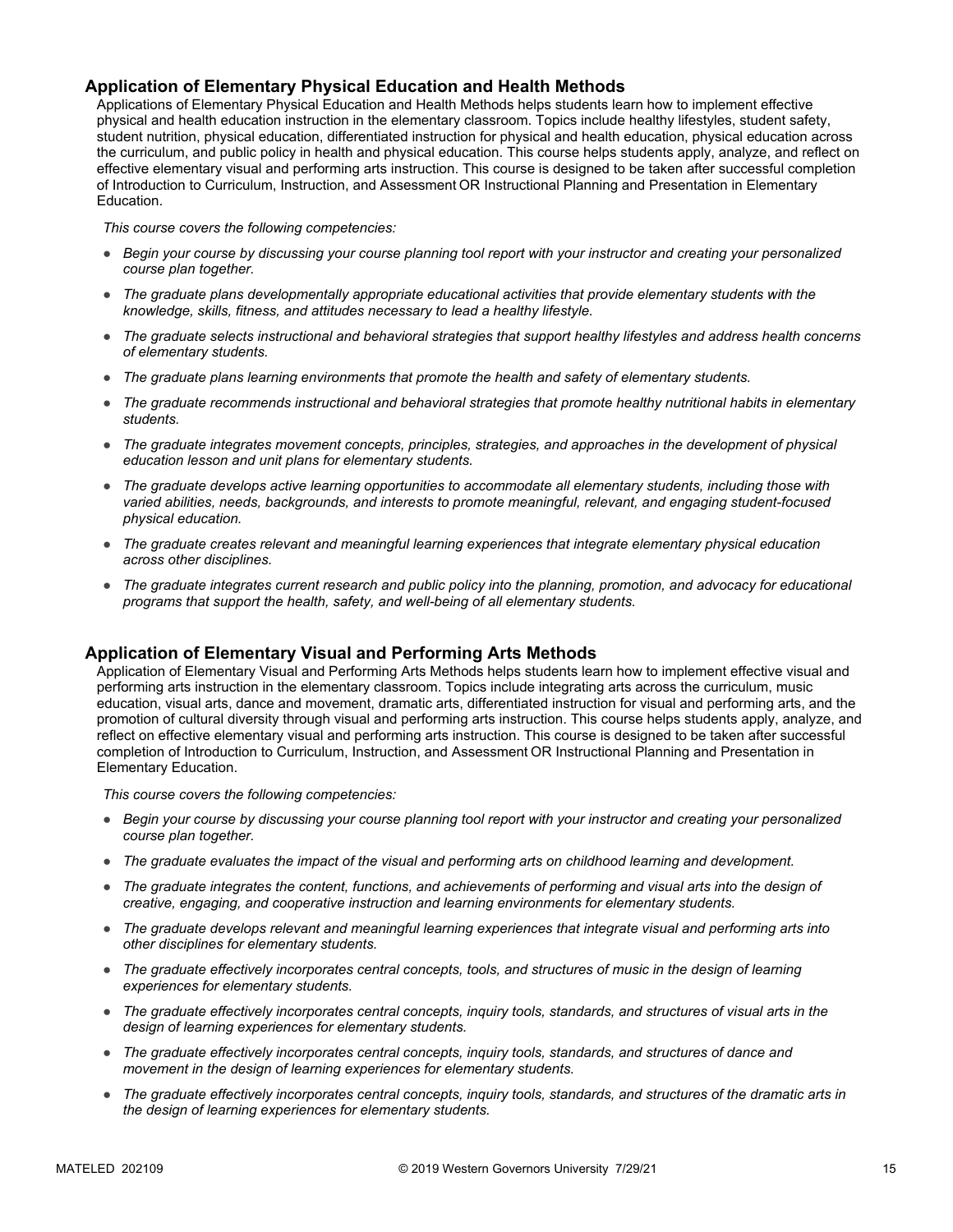- *The graduate develops learning opportunities that allow for the full and equitable participation in and expression through the arts for students with diverse abilities, needs, backgrounds, and interests.*
- *The graduate develops learning opportunities that allow students to explore the cultural dimensions and contributions of the arts from diverse places, peoples, and periods.*

#### **Elementary Disciplinary Literacy**

Elementary Disciplinary Literacy examines teaching strategies designed to help learners in grades K–6 develop the literacy skills necessary to read, write, and think critically while engaging content in different academic disciplines. Course content highlights strategies to help learners distinguish between the unique characteristics of informational texts while improving comprehension and writing proficiency across the curriculum. Strategies to encourage inquiry and cultivate skills in critical thinking, collaboration, and creativity are also addressed. This course is designed to be taken after successful completion of Introduction to Curriculum, Instruction, and Assessment OR Instructional Planning and Presentation in Elementary Education.

*This course covers the following competencies:*

- *Begin your course by discussing your course planning tool report with your instructor and creating your personalized course plan together.*
- *The graduate distinguishes between the basic strategies used to facilitate comprehension in the elementary content areas and the specialized reading practices needed to comprehend text in a specific discipline.*
- *The graduate integrates discipline-specific literacy instruction to help elementary students make meaning from the text structures, vocabulary, and language features found in a variety of discipline-specific texts.*
- *The graduate plans authentic writing activities to promote understanding of discipline-specific content.*
- *The graduate integrates instructional strategies and materials in disciplinary literacy practices to enhance student understanding within specific disciplines at the elementary level.*
- *The graduate creates authentic learning tasks that provide students with opportunities to demonstrate digital literacy and discipline-specific understandings.*
- *The graduate plans differentiated lessons and units to help students develop language and literacy skills within the disciplines.*

#### **Children's Literature**

Children's Literature is an introduction to and exploration of children's literature. Students will consider and analyze children's literature as a lens through which to view the world. Students will experience multiple genres, historical perspectives, cultural representations, and current applications in the field of children's literature. This course is designed to be taken after successful completion of Introduction to Curriculum, Instruction, and Assessment OR Instructional Planning and Presentation in Elementary Education.

*This course covers the following competencies:*

- *Begin your course by discussing your course planning tool report with your instructor and creating your personalized course plan together.*
- *The graduate determines how literary and visual elements are used to convey common themes found in children's literature.*
- *The graduate analyzes various genres of children's literature to understand the characteristics of each genre.*
- *The graduate develops learning experiences that integrate diverse representations from children's literature to help students gain a perspective for understanding the world.*
- *The graduate recommends appropriate texts in children's literature that align with instructional goals to meet the individual learning needs of students.*
- *The graduate creates cross-curricular learning experiences that support, motivate, and engage students when interacting with children's literature.*

# **Pre-Clinical Experiences**

#### **Preclinical Experiences in Elementary Education**

Preclinical Experiences in Elementary provides students the opportunity to observe and participate in a wide range of inclassroom teaching experiences in order to develop the skills and confidence necessary to be an effective teacher. Students will reflect on and document the 75 hours of in-classroom observation and experience in their performance assessments.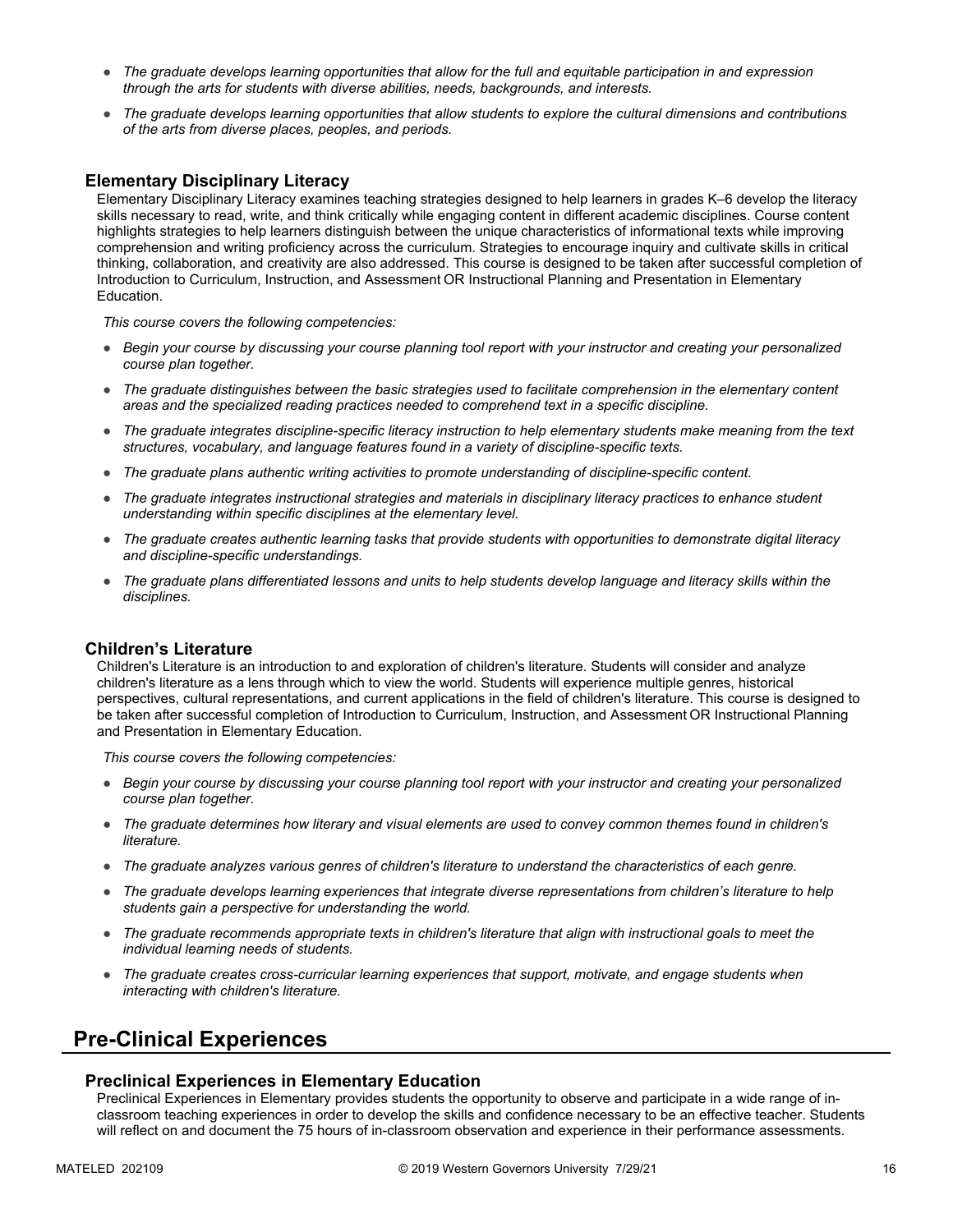Prior to entering the classroom for the observations, students will be required to meet several requirements including a cleared background check, passing scores on the state or WGU required basic skills exam and a completed resume.

*This course covers the following competencies:*

- *The graduate develops a classroom management plan that integrates best practices for engagement and motivation.*
- *The graduate collaborates with a mentor teacher in the planning and delivery of instruction in a classroom setting.*
- *The graduate evaluates the theoretical and practical implications of various content knowledge applications, tools of inquiry, instructional strategies, models and trends in the context of classrooms and schools.*
- *The graduate evaluates the theoretical and practical implications of various strategies that are intended to support the use of academic language, metacognition, and communication in classroom contexts.*
- *The graduate evaluates the theoretical and practical applications of various assessment practices as they relate to student learning and instructional design.*
- *The graduate evaluates various applications of technological integration in support of learning for all students.*
- *The graduate evaluates the theoretical, legal, ethical, and practical applications of teaching students with exceptional learning needs.*
- *The graduate evaluates educational observations and experiences connected to professional practices to support the development of appropriate teaching dispositions and a personal teaching philosophy.*

### **Demonstration Teaching**

#### **Supervised Demonstration Teaching in Elementary Education, Observations 1 and 2**

Supervised Demonstration Teaching in Elementary Education involves a series of classroom performance observations by the host teacher and clinical supervisor that develop comprehensive performance data about the teacher candidate's skills.

*This course covers the following competencies:*

- *The graduate provides developmentally appropriate instruction that supports the cognitive, linguistic, social, emotional, and physical needs of all students.*
- *The graduate establishes a safe and productive learning environment that supports individual learning, collaborations, and positive social interaction.*
- *The graduate integrates effective strategies to manage the resources, students, procedures, and routines of the classroom.*
- *The graduate designs instruction that effectively integrates understanding of subject matter, curriculum goals, crossdisciplinary skills, pedagogy, and students.*
- *The graduate integrates multiple methods of assessment that engage students in their own growth, document student progress, and inform ongoing planning and instruction.*
- *The graduate integrates a variety of instructional strategies that engage students in the learning process and encourage deep understanding of content and development of the skills needed to apply knowledge in meaningful ways.*
- *The graduate integrates effective strategies to manage the delivery of lesson content.*
- *The graduate integrates appropriate central concepts, tools of inquiry, and structures of the discipline to make content accessible and meaningful for all students and to assure mastery.*

#### **Supervised Demonstration Teaching in Elementary Education, Observation 3 and Midterm**

Supervised Demonstration Teaching in Elementary Education involves a series of classroom performance observations by the host teacher and clinical supervisor that develop comprehensive performance data about the teacher candidate's skills.

- *The graduate provides developmentally appropriate instruction that supports the cognitive, linguistic, social, emotional, and physical needs of all students.*
- *The graduate establishes a safe and productive learning environment that supports individual learning, collaborations, and positive social interaction.*
- *The graduate integrates effective strategies to manage the resources, students, procedures, and routines of the classroom.*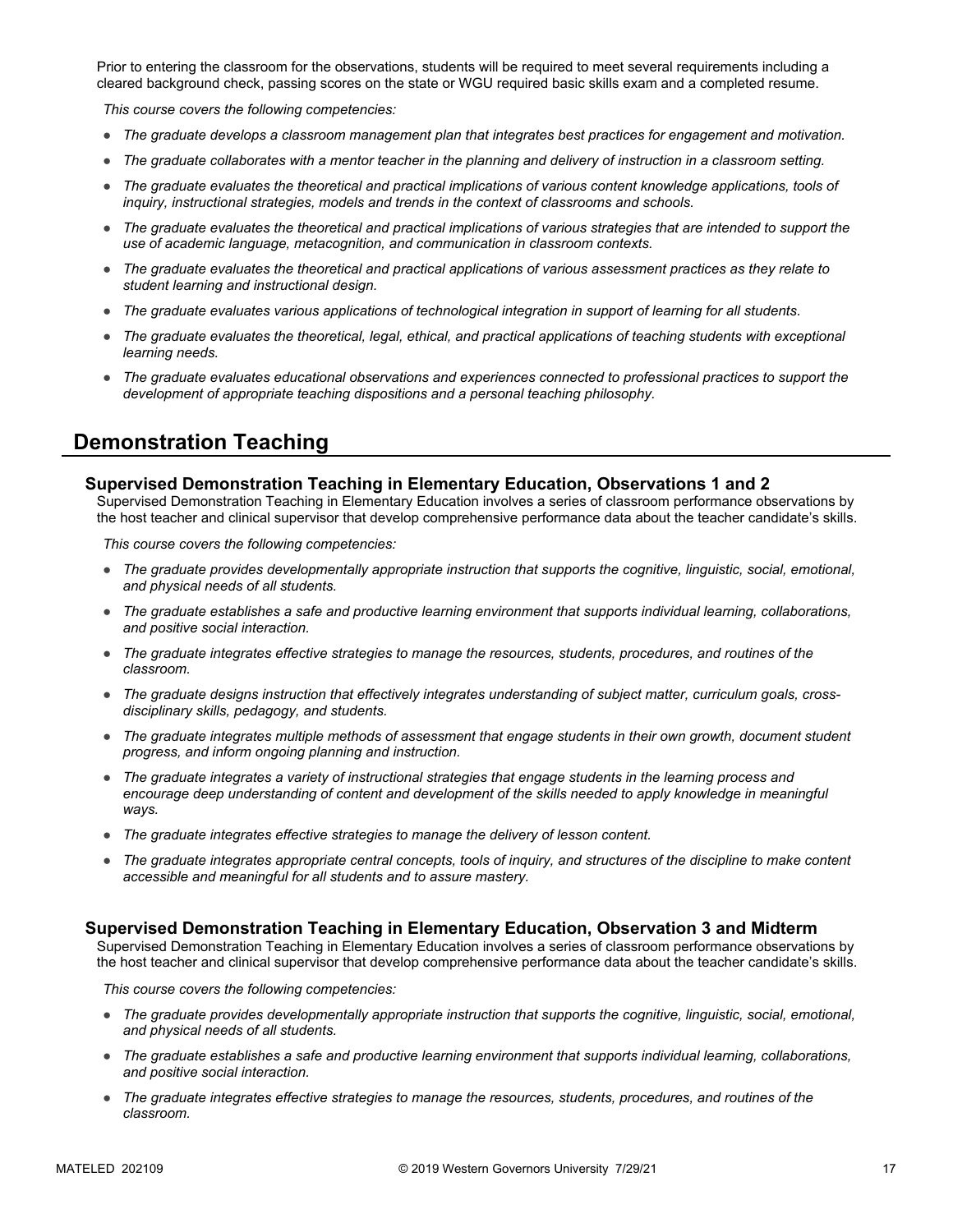- The graduate designs instruction that effectively integrates understanding of subject matter, curriculum goals, cross*disciplinary skills, pedagogy, and students.*
- *The graduate integrates multiple methods of assessment that engage students in their own growth, document student progress, and inform ongoing planning and instruction.*
- *The graduate integrates a variety of instructional strategies that engage students in the learning process and*  encourage deep understanding of content and development of the skills needed to apply knowledge in meaningful *ways.*
- *The graduate integrates effective strategies to manage the delivery of lesson content.*
- *The graduate integrates appropriate central concepts, tools of inquiry, and structures of the discipline to make content accessible and meaningful for all students and to assure mastery.*

#### **Supervised Demonstration Teaching in Elementary Education, Observations 4 and 5**

Supervised Demonstration Teaching in Elementary Education involves a series of classroom performance observations by the host teacher and clinical supervisor that develop comprehensive performance data about the teacher candidate's skills.

*This course covers the following competencies:*

- *The graduate provides developmentally appropriate instruction that supports the cognitive, linguistic, social, emotional, and physical needs of all students.*
- *The graduate establishes a safe and productive learning environment that supports individual learning, collaborations, and positive social interaction.*
- *The graduate integrates effective strategies to manage the resources, students, procedures, and routines of the classroom.*
- *The graduate designs instruction that effectively integrates understanding of subject matter, curriculum goals, crossdisciplinary skills, pedagogy, and students.*
- *The graduate integrates multiple methods of assessment that engage students in their own growth, document student progress, and inform ongoing planning and instruction.*
- *The graduate integrates a variety of instructional strategies that engage students in the learning process and*  encourage deep understanding of content and development of the skills needed to apply knowledge in meaningful *ways.*
- *The graduate integrates effective strategies to manage the delivery of lesson content.*
- *The graduate integrates appropriate central concepts, tools of inquiry, and structures of the discipline to make content accessible and meaningful for all students and to assure mastery.*

#### **Supervised Demonstration Teaching in Elementary Education, Observation 6 and Final**

Supervised Demonstration Teaching in Elementary Education involves a series of classroom performance observations by the host teacher and clinical supervisor that develop comprehensive performance data about the teacher candidate's skills.

- *The graduate provides developmentally appropriate instruction that supports the cognitive, linguistic, social, emotional, and physical needs of all students.*
- *The graduate establishes a safe and productive learning environment that supports individual learning, collaborations, and positive social interaction.*
- *The graduate integrates effective strategies to manage the resources, students, procedures, and routines of the classroom.*
- *The graduate designs instruction that effectively integrates understanding of subject matter, curriculum goals, crossdisciplinary skills, pedagogy, and students.*
- *The graduate integrates multiple methods of assessment that engage students in their own growth, document student progress, and inform ongoing planning and instruction.*
- *The graduate integrates a variety of instructional strategies that engage students in the learning process and*  encourage deep understanding of content and development of the skills needed to apply knowledge in meaningful *ways.*
- *The graduate integrates effective strategies to manage the delivery of lesson content.*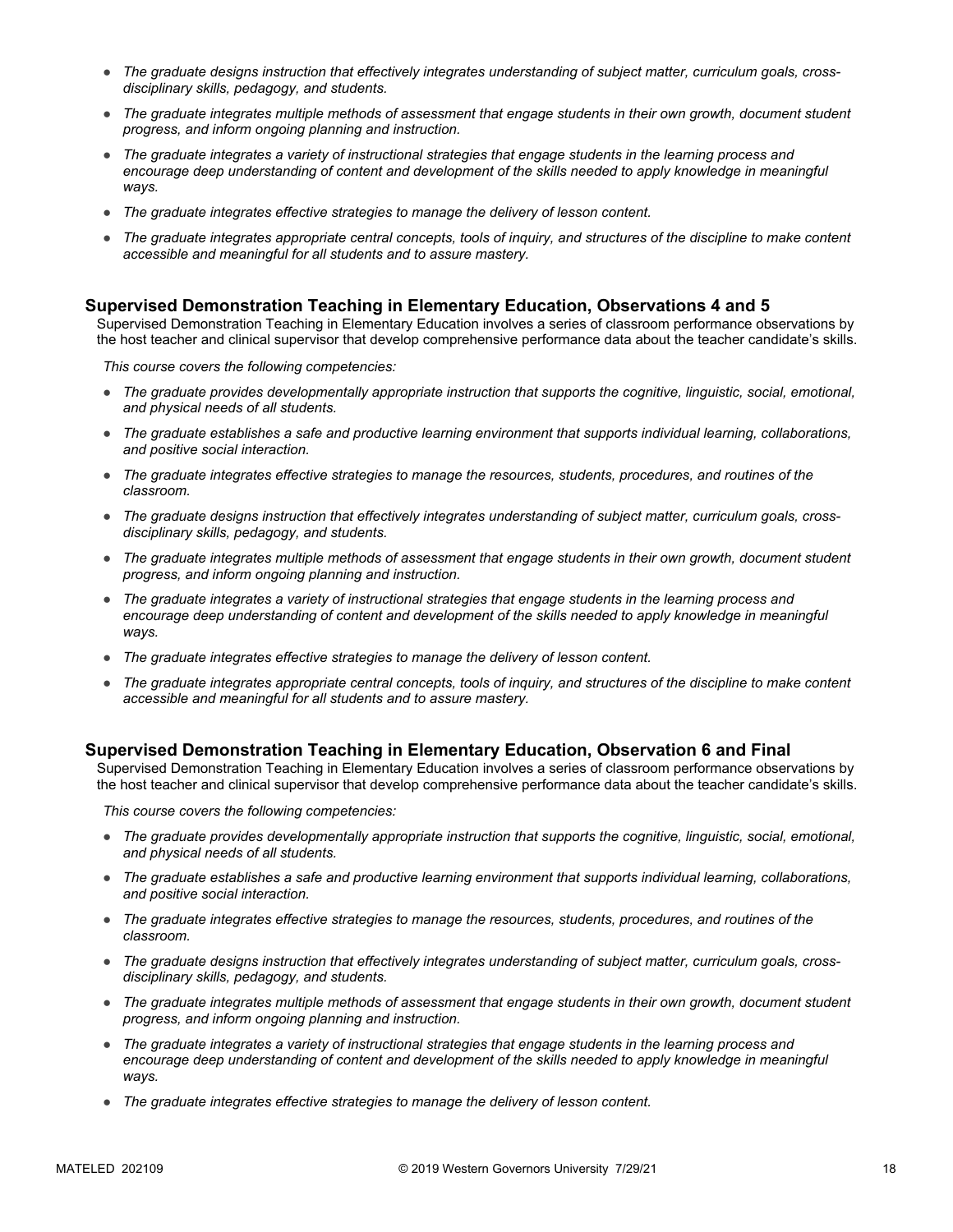● *The graduate integrates appropriate central concepts, tools of inquiry, and structures of the discipline to make content accessible and meaningful for all students and to assure mastery.*

#### **Teacher Performance Assessment in Elementary Education**

The Teacher Performance Assessment course is a culmination of the wide variety of skills learned during your time in the Teachers College at WGU. In order to be a competent and independent classroom teacher, you will showcase a collection of your content, planning, instructional, and reflective skills in this professional assessment.

*This course covers the following competencies:*

- *The graduate evaluates the teaching context to accommodate student differences to plan for instruction and assessment.*
- *The graduate plans learning environments that support individual learning, collaboration, and positive social interaction.*
- *The graduate plans comprehensive learning segments of instruction and assessment that align with standards and the needs of students.*
- *The graduate applies instructional strategies that promote learning, engage students, and provide differentiated instruction.*
- *The graduate integrates strategies to develop academic language that facilitates effective student participation and engagement in learning.*
- *The graduate utilizes assessment data to profile student learning, communicate information about student progress and achievement, and guide and modify instruction.*
- *The graduate evaluates teaching experiences including the planning and implementing of curriculum and instruction through ongoing reflection.*

#### **Professional Portfolio**

Professional Portfolio requires candidates to create an online teaching portfolio that demonstrates professional beliefs, growth, and effective teaching practices from the Demonstration Teaching experience. The portfolio includes reflective essays (educational beliefs, professional growth, and collaboration with stakeholders) and professional artifacts (resume and artifacts with commentary on academic language, systems of student support, education technology, and professional communication with families) developed and acquired during Demonstration Teaching.

*This course covers the following competencies:*

- *The graduate recommends improvements for instruction and professional practice through personal reflection.*
- *The graduate integrates technology into classroom learning experiences to enhance student learning and monitor academic progress.*
- *The graduate demonstrates ethical responsibilities and appropriate teaching dispositions, including those outlined in the Western Governors University Teachers College Code of Ethics.*
- *The graduate recommends strategies that support the development of academic language for all students.*
- *The graduate integrates a variety of strategies and resources to differentiate instruction and meet the needs of diverse learners.*
- *The graduate develops appropriate plans for professional growth in subject matter knowledge and pedagogical skills, including habits and skills of continual inquiry and learning.*

#### **Cohort Seminar**

Cohort Seminar provides mentoring and supports teacher candidates during their demonstration teaching period by providing weekly collaboration and instruction related to the demonstration teaching experience. It facilitates their demonstration of competence in becoming reflective practitioners, adhering to ethical standards, practicing inclusion in a diverse classroom, exploring community resources, building collegial and collaborative relationships with teachers, and considering leadership and supervisory skills.

- *The graduate demonstrates the ability to positively impact student learning through work samples, student artifacts, assessment results, and reflection.*
- *The graduate recommends improvements for instruction and professional practice through personal reflection.*
- *The graduate demonstrates ethical responsibilities and appropriate teaching dispositions, including those outlined in*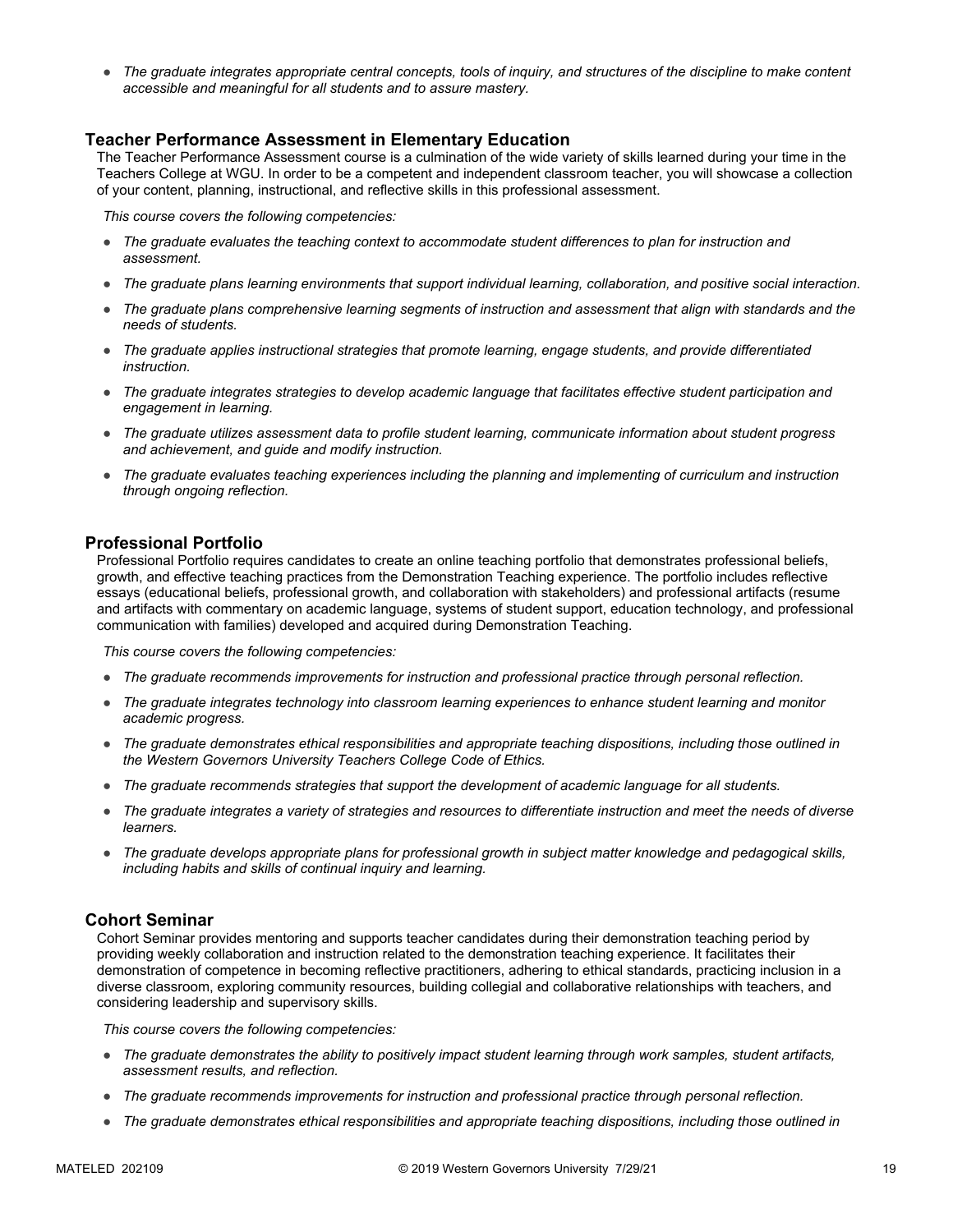*the Western Governors University Teachers College Code of Ethics.*

- *The graduate recommends strategies for effectively collaborating with colleagues, parents, and community professionals to support student development, learning, and well being.*
- *The graduate selects community resources that support students' non-instructional needs in and out of the classroom.*
- *The graduate recommends strategies that support the development of academic language for all students.*
- *The graduate integrates a variety of strategies and resources to differentiate instruction and meet the needs of diverse learners.*
- *The graduate recommends effective strategies to maintain high levels of student engagement.*
- *The graduate recommends best practices for classroom management, effective transitions, and pacing to maximize instructional time.*
- *The graduate develops appropriate plans for professional growth in subject matter knowledge and pedagogical skills, including habits and skills of continual inquiry and learning.*